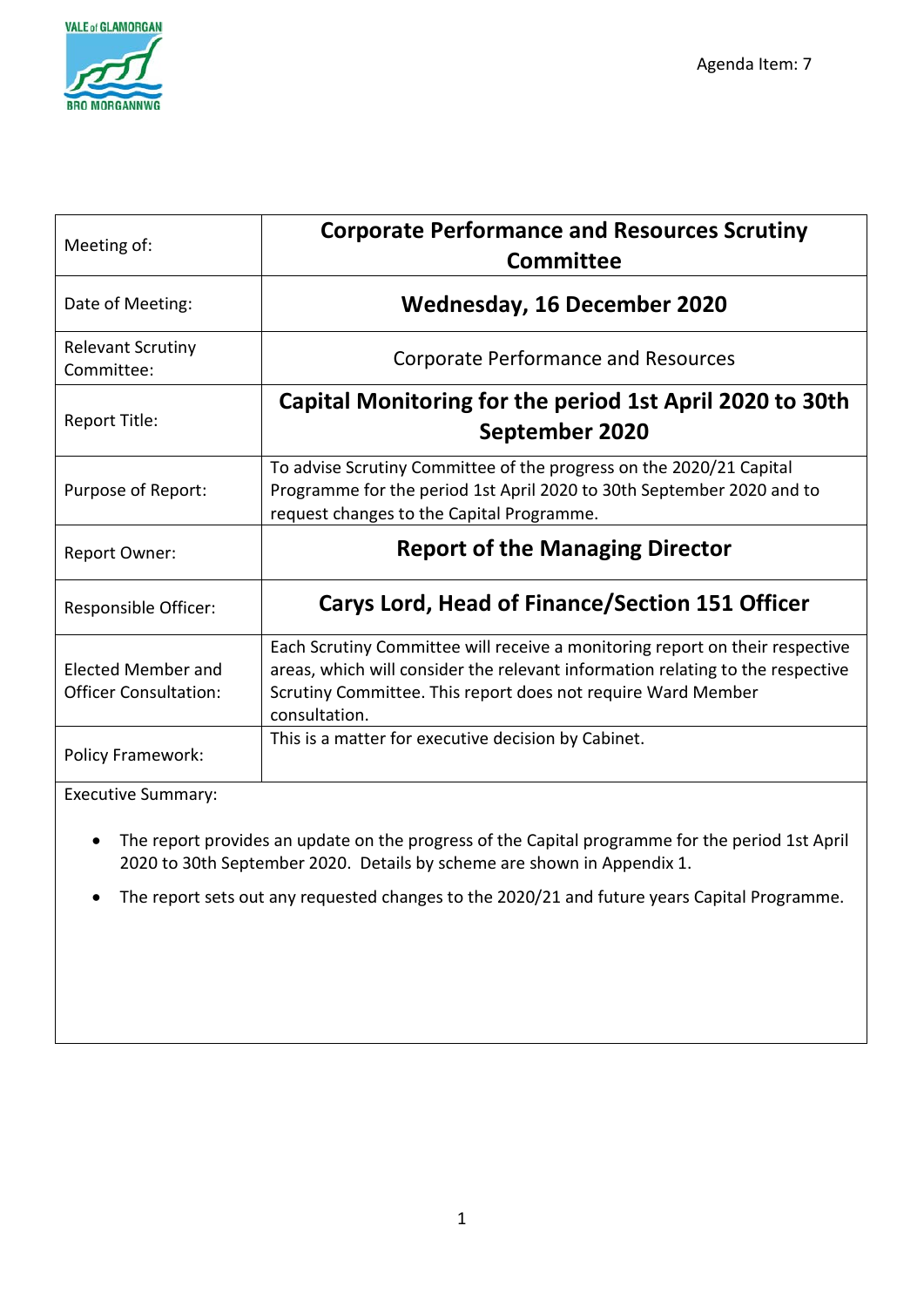## **Recommendations**

It is recommended :-

- **1.** That Committee notes the progress made on the 2020/21 Capital Programme.
- **2.** That Committee notes the following changes to the 2020/21 Capital Programme:
- Ysgol Pen Y Garth Roof Renewal Scheme Vire £2.5k from the Education Contingency budget in the 2020/21 Capital Programme.
- Electric Pool Cars Remove this scheme from the 2020/21 Capital Programme and ring fence £215k in a new reserve called Carbon Vehicles Reserve.
- LTF M4 to Cardiff Airport Transport Network Scheme Reduce this budget by £87k in the 2020/21 Capital Programme
- LTF Cardiff/ Vale of Glamorgan Coastal Sustainable Transport Corridors Reduce this budget by £116k in the 2020/21 Capital Programme.
- Replacement Variable Message Signs Vire the £14k budget to a new scheme called 'Esplanade reinforcement at Barry Island'.
- Community Centre Works Vire £9k from this scheme to the Neighbourhood Services Buildings for Compliance Issues and Community Centres scheme.
- Neighbourhood Services Buildings for Compliance Issues and Community Centres Reduce this budget by £8k in the 2020/21 Capital Programme.
- Electrical Rewire Barry & Penarth Leisure Centres Reduce this budget by £334k in the 2020/21 Capital Programme.
- Economic Stimulus within Local Authorities Grant Vire £60k to the BSC2 scheme in the 2020/21 Capital Programme.
- Countryside Vehicle Include a new scheme in the 2020/21 Capital Programme with a budget of £18k, to be funded from the Regeneration and Planning reserve.
- Building Strong Communities Fund (CASH Grants) Increase this budget by £39k in the 2020/21 Capital Programme to be funded by a revenue contribution from the Building Strong Communities revenue budget.
- **3.** That Committee notes the use of Delegated Authority in relation to the following:
- Replacement Railings in Alexandra Park Include a new scheme with a budget of £10k into the 2020/21 Capital Programme to be funded from S106 monies.
- Belle Vue Pavilion in Penarth Include a new scheme into the Capital Programme with a budget £687k, of which £20k is profiled in 2020/21 and £ 667k is profiled in 2021/22. This scheme is being funded from s106 monies.
- Building Strong Communities Fund Increase the Capital Programme by £145k to be funded from S106 monies.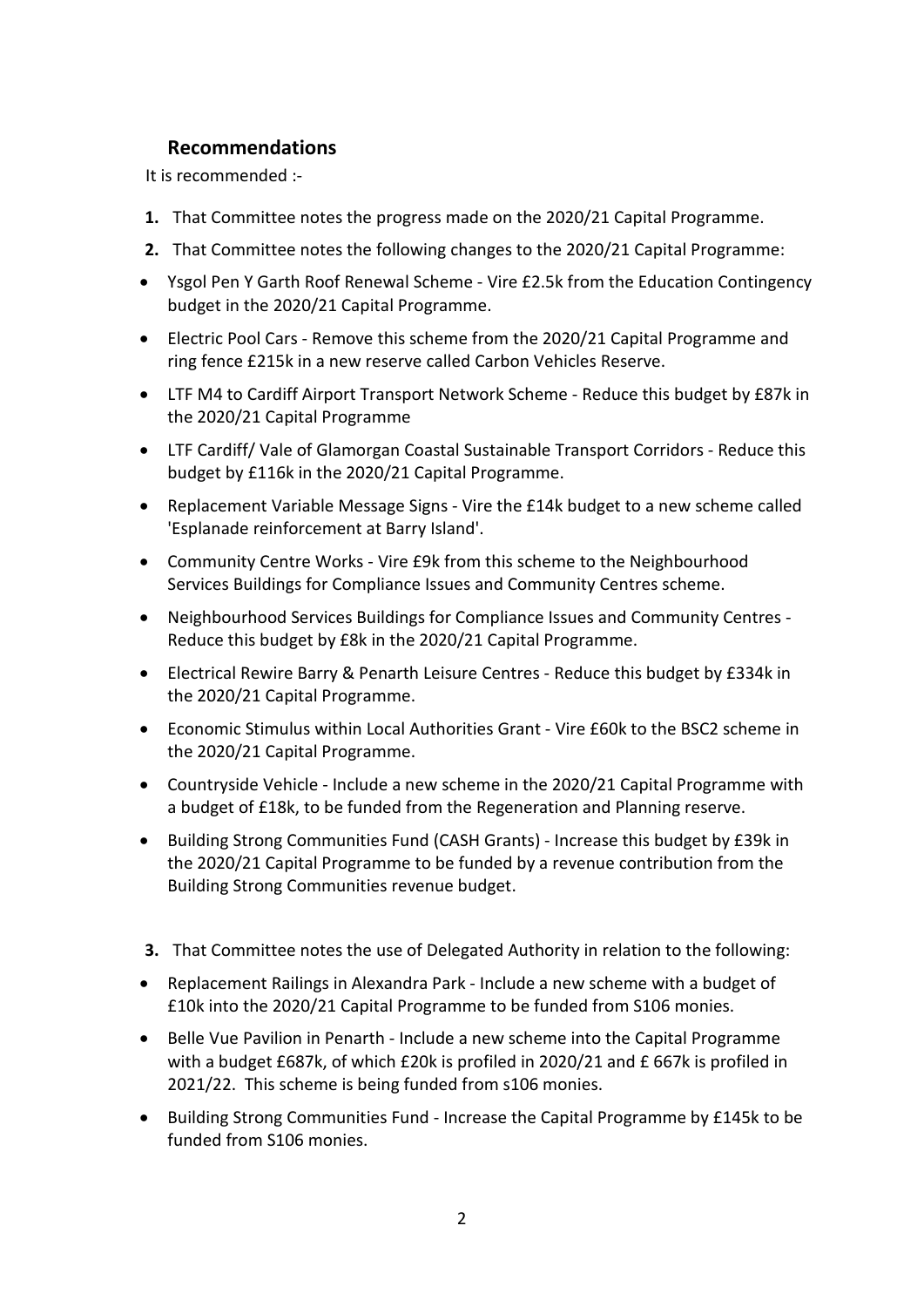- Building Strong Communities Fund Increase the Capital Programme by £29k to be funded from s106 monies.
- **4.** That Committee notes the use of Emergency Powers in relation to the following:
- Penarth Library Refurbishment Include a new scheme with a budget of £170k into the 2020/21 Capital Programme, to be funded by £120k Welsh Government grant and £50k from Libraries reserves.
- Digital Exclusion Fund Include this new scheme in the 2020/21 Capital Programme with a budget of £15k.
- Llangan Primary Windows Vire £13k to a new scheme called Palmerston Primary School Window Replacement Scheme in 2020/21.
- Jenner Park Primary Rewire KS2 First Floor Vire £50k to a new scheme called St Richard Gwyn High School Water Heater/Boiler Replacement Scheme in the 2020/21 Capital Programme.
- Ysgol Pen Y Garth Roof Renewal Scheme Vire £19k from the Cogan Nursery Flat Roof Renewal scheme to the Ysgol Pen Y Garth Roof Renewal Scheme in the 2020/21 Capital Programme.
- Jenner Park Primary Vehicle Include a new scheme with a budget of £28k into the 2020/21 Capital Programme, to be funded by a contribution from the Variety Sunshine Coach Sponsorship.
- Ty Dewi Sant Electrical Upgrade Increase this budget by £10k to be funded from the Social Services Buildings Reserve.
- WELTAG Stage 3 Cogan Station Penarth Include this new scheme in the 2020/21 Capital Programme with a budget of £270k to be funded by a grant from the Welsh Government via the Regional lead transport authority for Metro Plus which is Merthyr County Borough Council.
- ICF Capital Grant Repayment Include a budget of £330k in the 2020/21 Capital Programme to be funded from ICF reserve.
- Civic Fire Stopping Works Vire £18k from the Dock Office External Works scheme to the Civic Offices Fire Stopping Works scheme in the 2020/21 Capital Programme.
- Access Improvement Grant Increase this scheme by £32k in the 2020/21 Capital Programme to be funded from Welsh Government Grant.
- Civic Offices High Level Masonry Repair To vire £90k from the 'All Services Asset Renewal' scheme to a new scheme called Civic Offices high level masonry repair, and to also increase this scheme by £15k to be funded from the Miscellaneous Building Fund reserve in the 2020/21 Capital Programme.
- Replacement welfare facilities at the gypsy site in Llangan Include a new scheme in the 2020/21 Capital Programme with a budget of £16k to be funded from the Miscellaneous Building Fund reserve.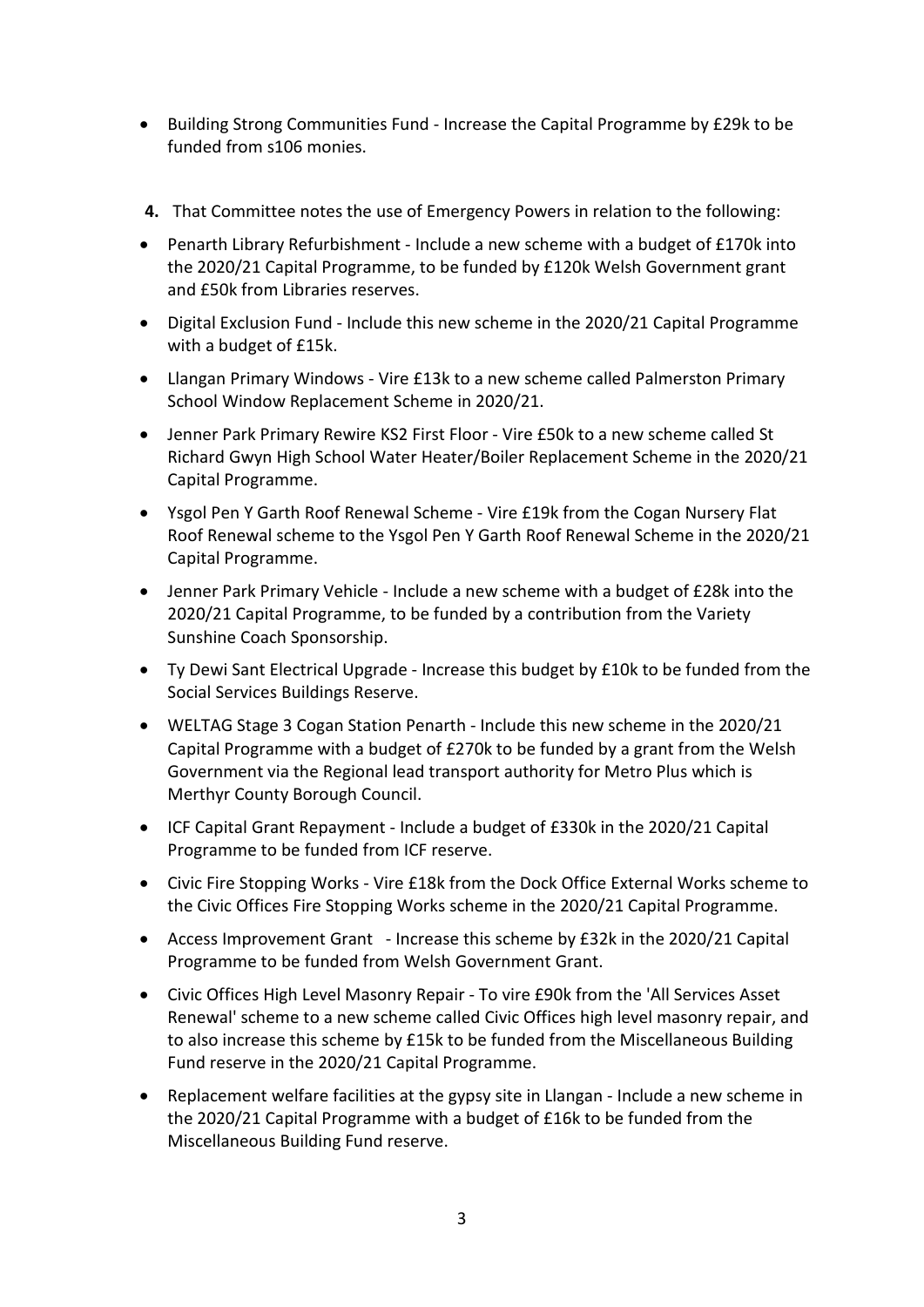- **5.** That Committee notes the following changes to the 2020/21 and future years Capital Programme:-
- Llansannor Extension Carry forward £100k into the 2021/22 Capital Programme.
- St Brides Carry forward £106k into the 2021/22 Capital Programme.
- St Illtyd' s Primary Door's Carry forward £40k into the 2021/22 Capital Programme.
- Peterston Super Ely Primary Suspended Ceiling Renewal Phase 1 Carry forward £80k into the 2021/22 Capital Programme.
- Childcare Offer Capital Grant Carry forward £329k into the 2021/22 Capital Programme.
- Band B Schemes Reprofile as set out in the tables in paragraph 2.15.
- Community Safety Improvements Carry forward and vire £10k to the Upgrade of CCTV system scheme in the 2021/22 Capital Programme.
- Upgrade of CCTV system Carry forward £335k into the 2021/22 Capital Programme.
- Murchfield Access Bridge Carry forward £17k into the 2021/22 Capital Programme.
- Housing Improvement Programme, Individual Schemes Carry forward £1m into the 2021/22 Capital Programme.
- Housing Improvement Programme, Common Parts Carry forward £1m into the 2021/22 Capital Programme.
- Housing Improvement Programme, Environmental Improvements Carry forward £300k into the 2021/22 Capital
- Penarth Heights Public Art Carry forward £238k into the 2021/22 Capital Programme.
- Toilet Refurbishment Civic Offices Carry forward £85k into the 2021/22 Capital Programme

## **Reasons for Recommendations**

- **1.** To advise Committee of the progress on the Capital Programme.
- **2.** To make amendments to the 2020/21 Capital Programme.
- **3.** To advise Committee of the use of Delegated Authority.
- **4.** To advise Committee of the use of Emergency Powers.
- **5.** To allow schemes to proceed in the current and future financial years.

### **1. Background**

**1.1** Council on 26th February 2020 (minute no 710) approved the Capital Programme for 2020/21 onwards.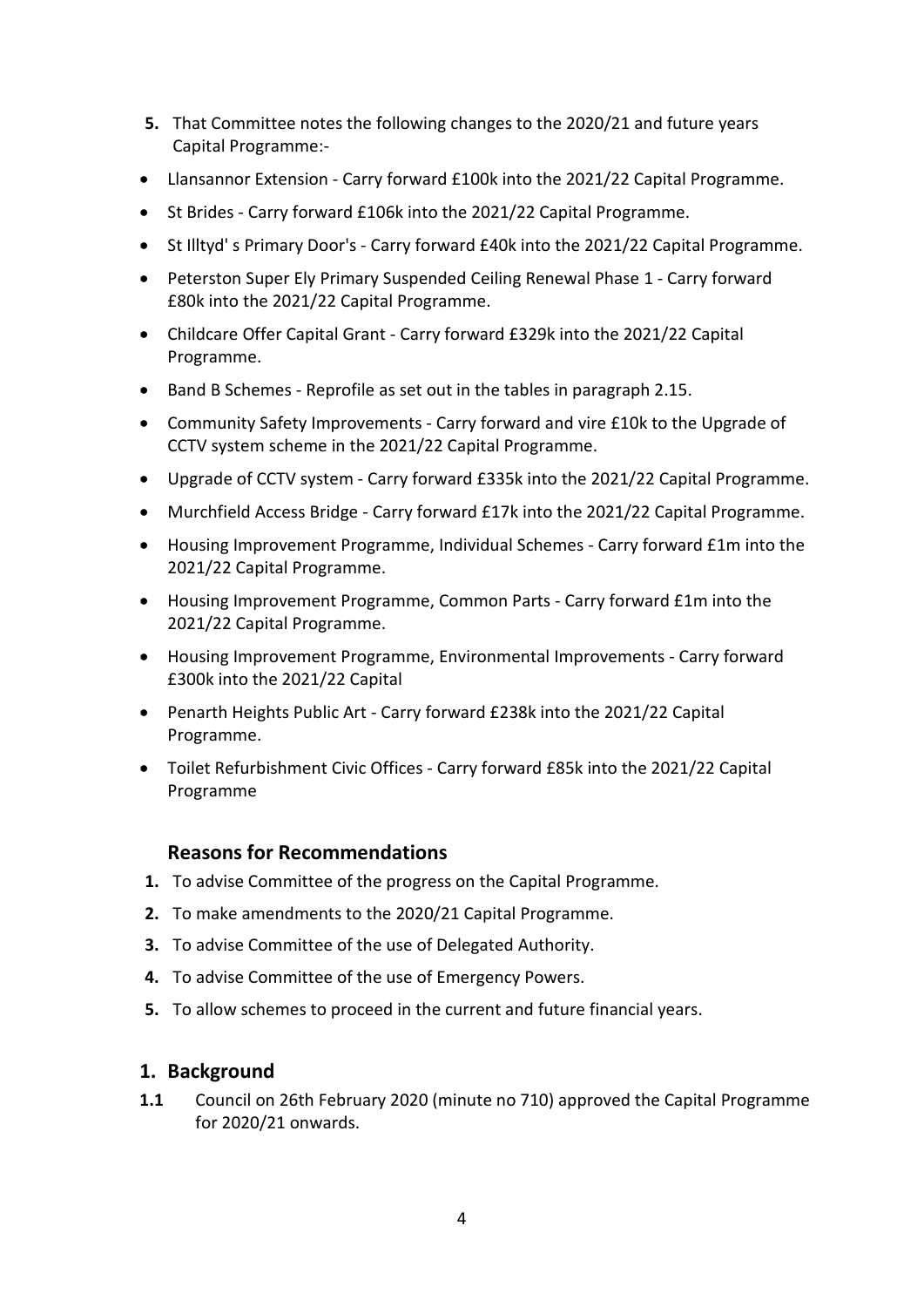### **2. Key Issues for Consideration**

- **2.1** Appendix 1 details financial progress on the Capital Programme as at 30th September 2020.
- **2.2** For all schemes where it is evident that the full year's budget will not be spent during the year, the relevant officers are required to provide an explanation for the shortfall, and this shall be taken to the earliest available Cabinet.

#### **Learning and Skills**

- **2.3** Ysgol Pen Y Garth Roof Renewal Scheme The school has had to have WIFI installed in the sports hall in order to use it as a classroom while works are being carried out to the roof. This cost was not included within the original budget. It has been requested to vire £2.5k from the Education Contingency budget to this scheme in 2020/21.
- **2.4** Penarth Library Refurbishment The Council has been awarded funding of £120k in relation to Penarth Library. The Funding relates to the period 1 April 2020 to 31 March 2021. The purpose of the funding is to refurbish the ground floor of Penarth Library in order to turn the space into an attractive, modern and accessible entry point to the library as a whole. £50k match funding is required for this scheme and this will be funded from the Libraries reserve. Emergency powers have been used to include this new scheme with a budget of £170k into the 2020/21 Capital Programme, to be funded by £120k Welsh Government grant and £50k from Libraries reserves.
- **2.5** Digital Exclusion Fund The Council has been awarded funding of £15k in relation to digital exclusion. This capital funding has been made available as an additional provision to help local authorities support their adult learners in the community. This funding will support learners to engage with digital technologies and distance/blended learning by addressing some of the common barriers to those unable to access the relevant technologies and/or have additional accessibility requirements. Emergency powers have been approved to include this scheme in the 2020/21 Capital Programme.
- **2.6** Llangan Primary Windows Palmerston Primary School's windows have passed their life expectancy and are currently failing in areas. Due to the age of the original windows, repairs are no longer a feasible option. The school have raised specific concern relating to areas of the building which have poor ventilation, with concerns further escalated due to the current pandemic. The replacement of windows is recommended in priority areas, while further works will be funded as part of the future asset renewal programme. There is £13k remaining uncommitted against the Llangan Primary Window scheme following the completion of the works. Emergency powers have been used to vire the £13k to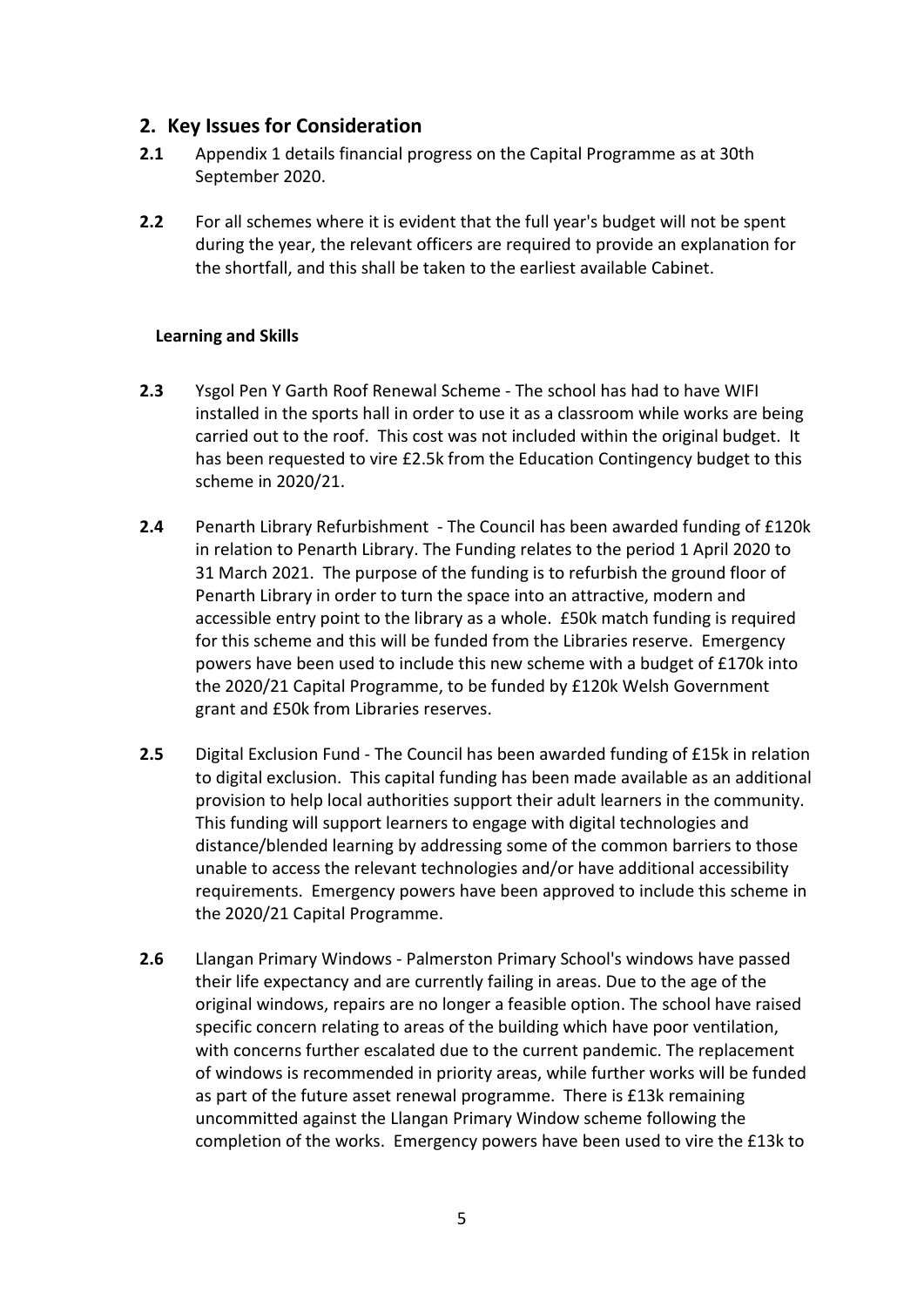a new scheme called Palmerston Primary School Window Replacement Scheme in the 2020/21 Capital Programme.

- **2.7** Jenner Park Primary Rewire KS2 First Floor St Richard Gwyn High School water heaters are in poor condition. The school has two main water heaters which supply hot water to the school. One water heater has failed beyond repair and the other has been recently repaired to remain operational. Due to the condition of the existing water heaters and additional demand on the functioning water heater it was recommended that the water heaters are replaced as a matter of urgency to ensure that the school remain operational. A pair of boilers on the first floor of the Science block have failed. The Science block is a relatively new section in comparison to the remainder of school with good insulation levels but currently has no operational heating. The boilers have passed their life expectancy and are beyond repair. It was recommended that the replacement of the pair of boilers and installation of a new gas interlock/carbon protection system is to be installed as a matter of urgency to provide sufficient heating to the Science block. There is £75k remaining uncommitted on the Jenner Park Primary Rewire KS2 first floor scheme following completion of the works. Emergency powers have been used to vire £50k to a new scheme called St Richard Gwyn High School Water Heater/Boiler Replacement Scheme in the 2020/21 Capital Programme.
- **2.8** Ysgol Pen Y Garth Roof Renewal Scheme Whilst undertaking roofing works at Ysgol Pen Y Garth three of the building's external canopies were removed to allow scaffold access to the school's roof. It was found that the existing canopies were in a poor condition and were structurally of a very minimal design. Consequentially, the existing canopies were unable to be reinstated. Replacement canopies are outside the project's original scope of works. It is essential that these works are carried out for the wellbeing of both teachers and pupils. A review of schemes within the Education Programme was made and there is a budget surplus remaining on the Cogan Nursery Flat Roof Renewal scheme following completion of the works. Emergency powers have been used to vire £19k to the Ysgol Pen Y Garth Roof Renewal Scheme in the 2020/21 Capital Programme.
- **2.9** Jenner Park Primary Vehicle Jenner Park Primary school have purchased a replacement Variety Club Sunshine Coach as per the initial agreement with Variety when the first Sunshine Coach was organised. The vehicle is required for use by the Complex Needs Resource Base for transport to and from the school supporting the Vale Transport Section. It is also a vital resource to transport children with a variety of physical, medical and educational needs to experience opportunities and therapies that they require for their ongoing development. The vehicle is being purchased by the school in the first instance however the school are being reimbursed from the Variety Sunshine Coach Partnership. Emergency powers have been used to include a new scheme with a budget of £28k into the 2020/21 Capital Programme, to be funded by a contribution from the Variety Sunshine Coach Sponsorship.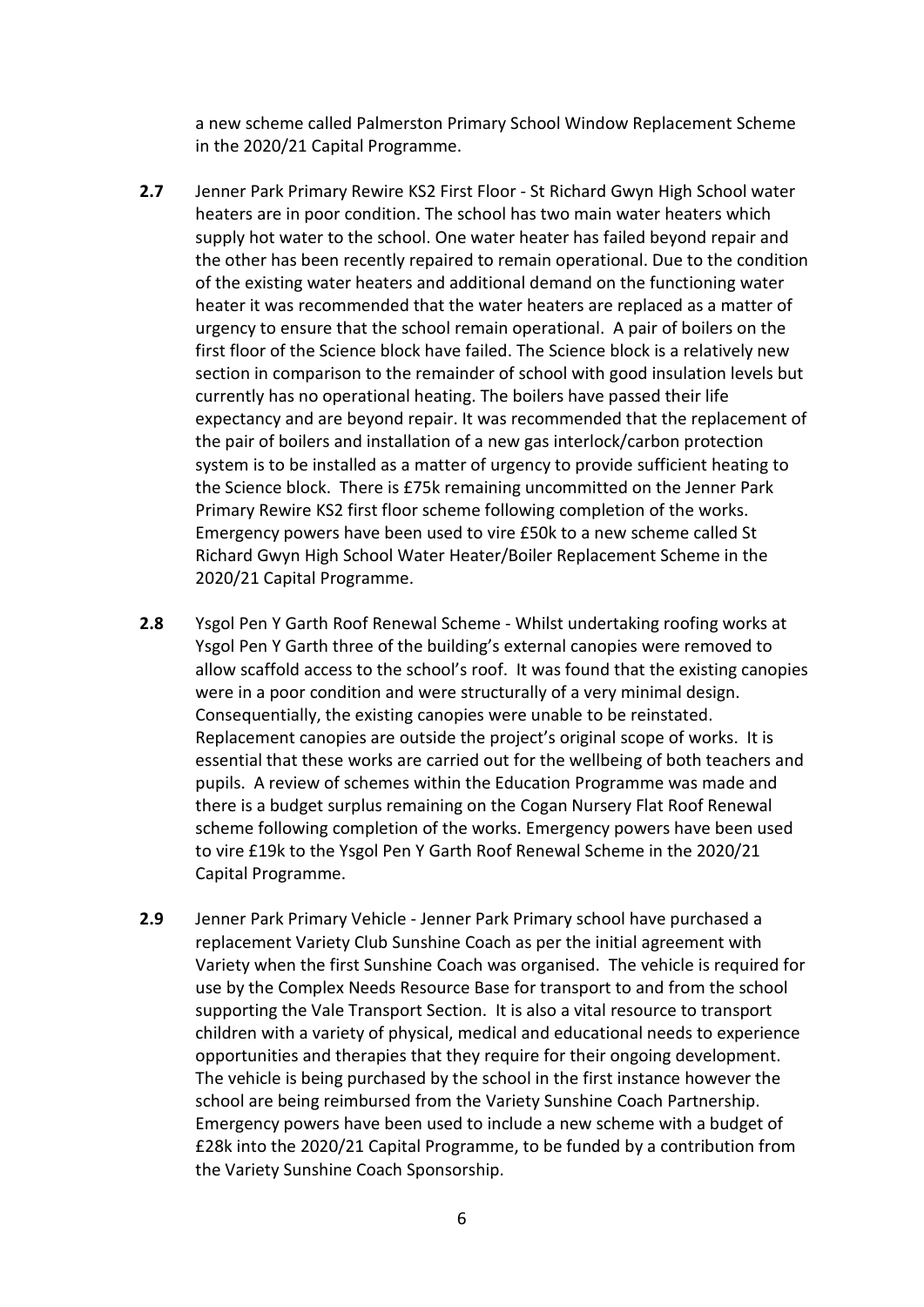- **2.10** Llansannor Extension This scheme went out to tender however came back over budget, the scheme was value engineered and put out to tender again but still came back over budget. This budget will need to be topped up next financial year out of the Education Asset Renewal budget. It has been requested to carry forward £100k into the 2021/22 Capital Programme.
- **2.11** St Brides The original scheme (designed by school appointed Architects) did not consider buildability in terms of location of underground services. This was identified as an issue by the Council's in-house Architectural team. This has resulted in a delay to the detailed design process. The underground camera surveys are now complete and the results of the initial drainage feasibility are imminent. It is anticipated that this scheme will start on site in March 2021 and complete in June 2021. It has been requested to carry forward £106k into the 2021/22 Capital Programme.
- **2.12** St Illtyd' s Primary Door's These works will be carried out in the Easter holidays, it has therefore been requested to carry forward £40k into the 2021/22 Capital Programme.
- **2.13** Peterston Super Ely Primary Suspended Ceiling Renewal Phase 1 Discussions are ongoing with the school in relation to a possible lighting upgrade options and therefore the ceiling renewal will not be undertaken until these discussions have been completed, to avoid further disruption to the school. It has therefore been requested to carry forward £80k into the 2021/22 Capital Programme.
- **2.14** Childcare Offer Capital Grant The Council has requested that £329k be reprofiled from 2020/21 to 2021/22 in relation to the Welsh Medium scheme to align this scheme with the delivery of the Western Vale Primaries project. This has now been approved by Welsh Government. It has been requested to carry forward £329k into the 2021/22 Capital Programme.
- **2.15** Band B Schemes Due to the scale and complex nature of the Band B Schemes, profiles will be updated regularly to ensure they are in line with the latest spend profile. It has been requested that the budget for St David's Primary School, Ysgol Gymraeg Bro Morgannwg and Review Nursery Provision scheme are reprofiled as shown in the tables below:-

|                       | 2018/19 | 2019/20 | 2020/21 | 2021/22 | 2022/23 | Total  |
|-----------------------|---------|---------|---------|---------|---------|--------|
|                       | £000    | £000    | £000    | £000    | £000    | £000   |
| Current<br>Profile    | 800     | 6,659   | 9,932   | 3,776   | 348     | 21,515 |
| <b>New</b><br>Profile | 800     | 6,659   | 10,656  | 3,052   | 348     | 21,515 |

#### **Ysgol Gymraeg Bro Morgannwg**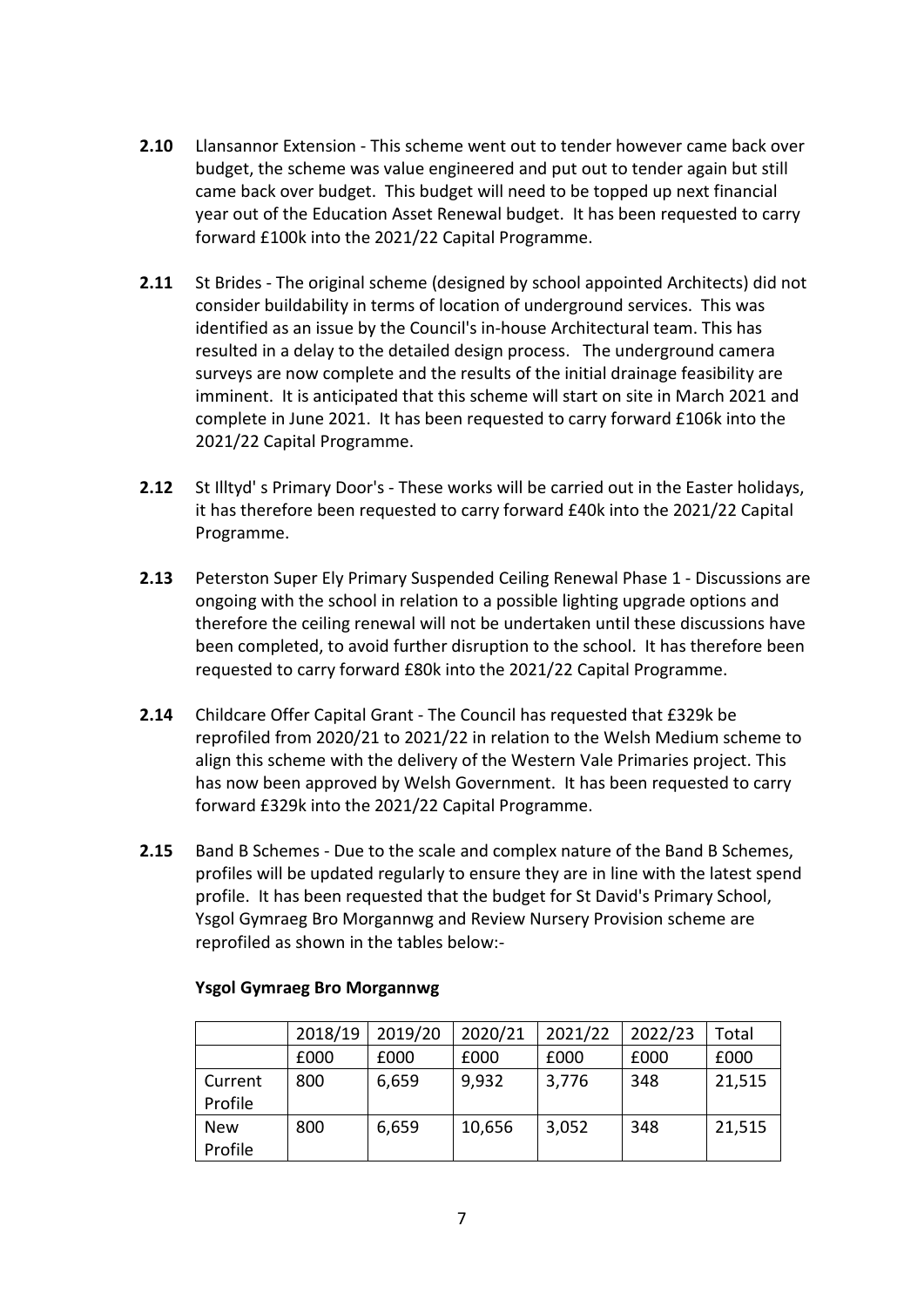#### **St David's Primary School**

|                       | 2018/19 | 2019/20 | 2020/21 | 2021/22 | 2022/23 | Total |
|-----------------------|---------|---------|---------|---------|---------|-------|
|                       | £000    | £000    | £000    | £000    | £000    | £000  |
| Current<br>Profile    |         | 309     | 2,482   | 1,572   | 71      | 4,435 |
| <b>New</b><br>Profile |         | 309     | 2,482   | 1,554   | 89      | 4,435 |

#### **Review Nursery Provision**

|                       | 2018/19 | 2019/20 | 2020/21 | 2021/22 | 2022/23 | Total |
|-----------------------|---------|---------|---------|---------|---------|-------|
|                       | £000    | £000    | £000    | £000    | £000    | £000  |
| Current<br>Profile    | 0       |         | 262     | 998     | 100     | 1,362 |
| <b>New</b><br>Profile | O       |         | 50      | 1,210   | 100     | 1,362 |

#### **Social Services**

**2.16** Ty Dewi Sant Electrical Upgrade - The lighting in the corridors needs to be altered to meet the specific needs of the home. There was also an area of the corridor that was not included in the previous design which will require a re-wire in order to complete the full rewire of the home and bring the building up to current standards. Unfortunately, the contingency allowed in the original budget, does not cover these works. Emergency powers have been used to increase this budget by £10k to be funded from the Social Services Buildings Reserve.

#### **Environment & Housing**

- **2.17** Electric Pool Cars It has been requested to remove this £215k scheme from the 2020/21 Capital Programme pending a decision being taken on Pool car requirements moving forward. This funding will be transferred into a new reserve called Carbon Vehicles Reserve and will be ring fenced for electric pool cars while further internal discussions take place.
- **2.18** LTF M4 to Cardiff Airport Transport Network Scheme At the end of the financial year 2019/20 Welsh Government allowed the Council to carry forward £104k of grant into 2020/21 which had to spent by 30th June 2020. Of the £104k the Council spent £17k, this was due to a delay in getting the GRIP report completed and a delay in undertaking the public consultation on the Highway options due to Covid-19. It has therefore been requested to reduce the 2020/21 budget by £87k.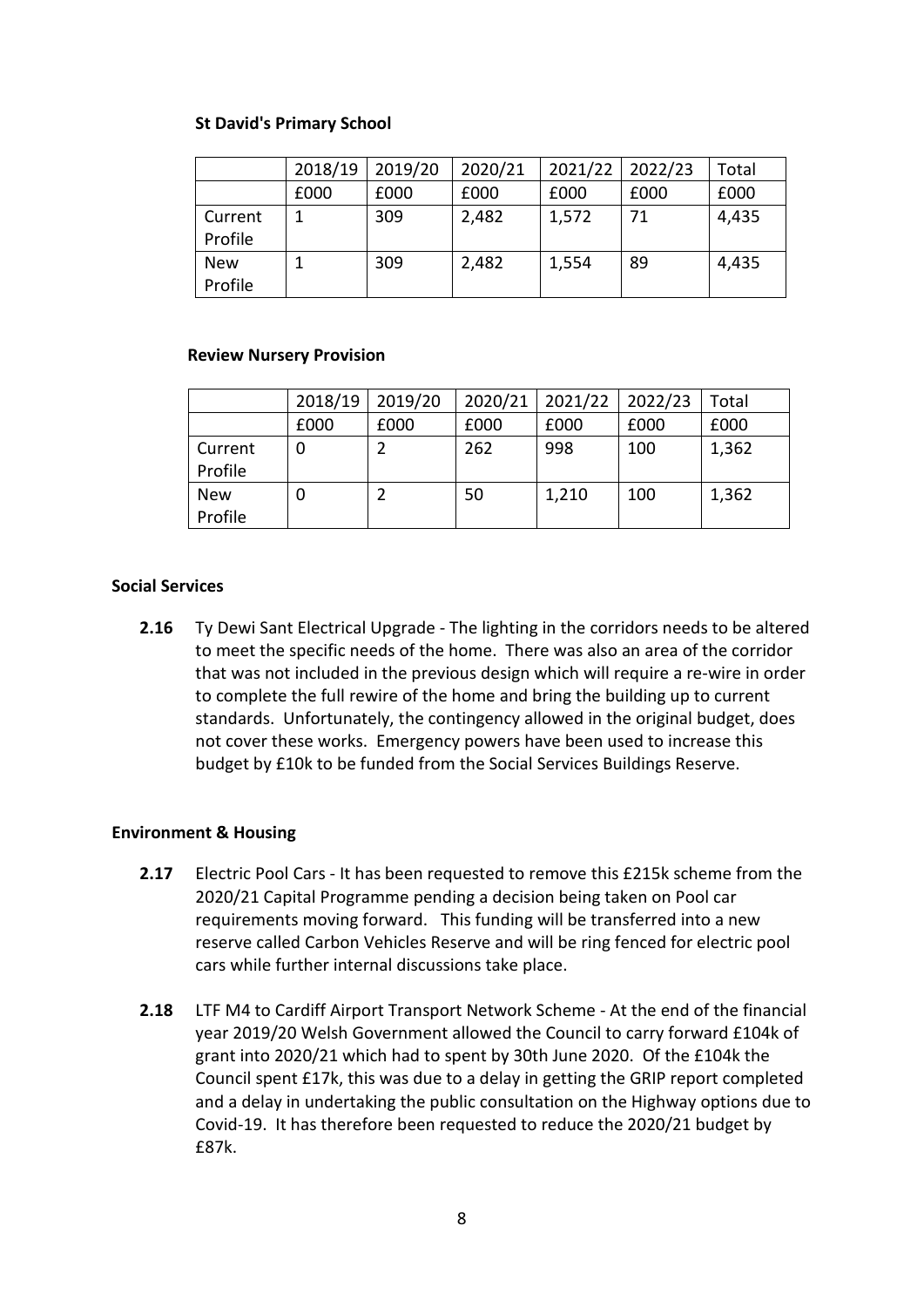- **2.19** LTF Cardiff/ Vale of Glamorgan Coastal Sustainable Transport Corridors At the end of the financial year 2019/20 Welsh Government allowed the Council to carry forward £117k of grant into 2020/21 which had to spent by 30th June 2020. Of the £117k the Council spent £726, this was because the initial grant was awarded for WelTAG Stage 3. However, after consultation with Welsh Government it was agreed that WelTAG Stage 1 / Stage 2 had to be completed first which reduced the amount required. It has therefore been requested to reduce the 2020/21 budget by £116k.
- **2.20** Replacement Variable Message Signs This budget is no longer required as the decision has been made to lease rather than buy the signs. It has been requested to vire the £14k budget to a new scheme called 'Esplanade reinforcement at Barry Island' to harden the boundaries between highway and parks land to prevent inappropriate vehicle access.
- **2.21** Community Centre Works For ease of budget management and procurement it has been requested to vire £9k from this scheme to the Neighbourhood Services buildings for compliance issues and community centres scheme.
- **2.22** Neighbourhood Services Buildings for Compliance Issues and Community Centres - £8k of this budget has been reclassified as revenue expenditure and therefore it has been requested to reduce this budget by £8k in the 2020/21 Capital Programme.
- **2.23** Electrical Rewire Barry & Penarth Leisure Centres This scheme is underspent as tenders were returned less than originally anticipated. The budget required in 2020/21 is anticipated to be £520k, it has been requested to reduce this budget by £334k in the 2020/21 Capital Programme.
- **2.24** Community Safety Improvements The lighting scheme is complete and has underspent and it has therefore been requested to carry forward and vire £10k into the 2021/22 Capital Programme to the Upgrade of CCTV system scheme to accommodate the purchase of a CCTV camera.
- **2.25** Upgrade of CCTV system The multi-agency South Wales CCTV Strategic Group and Operational Group have been established and work plans agreed. In terms of the Vale it has been agreed to establish a multi-agency task and finish group to review the existing CCTV service, location, monitoring and technology used. The task group will be aligned to the South Wales Regional work so that the Vale can maximise opportunities to ensure that the Vale can deliver a 21st Century response to CCTV. The Vale will be in a position to agree a formal plan and procure a new solution during the early part of 2021/22. It has therefore been requested to carry forward £335k into the 2021/22 Capital Programme.
- **2.26** WELTAG Stage 3 Cogan Station Penarth The Council have been awarded £270k in relation to this scheme which is to be funded by a grant from the Welsh Government via the Regional lead transport authority for Metro Plus which is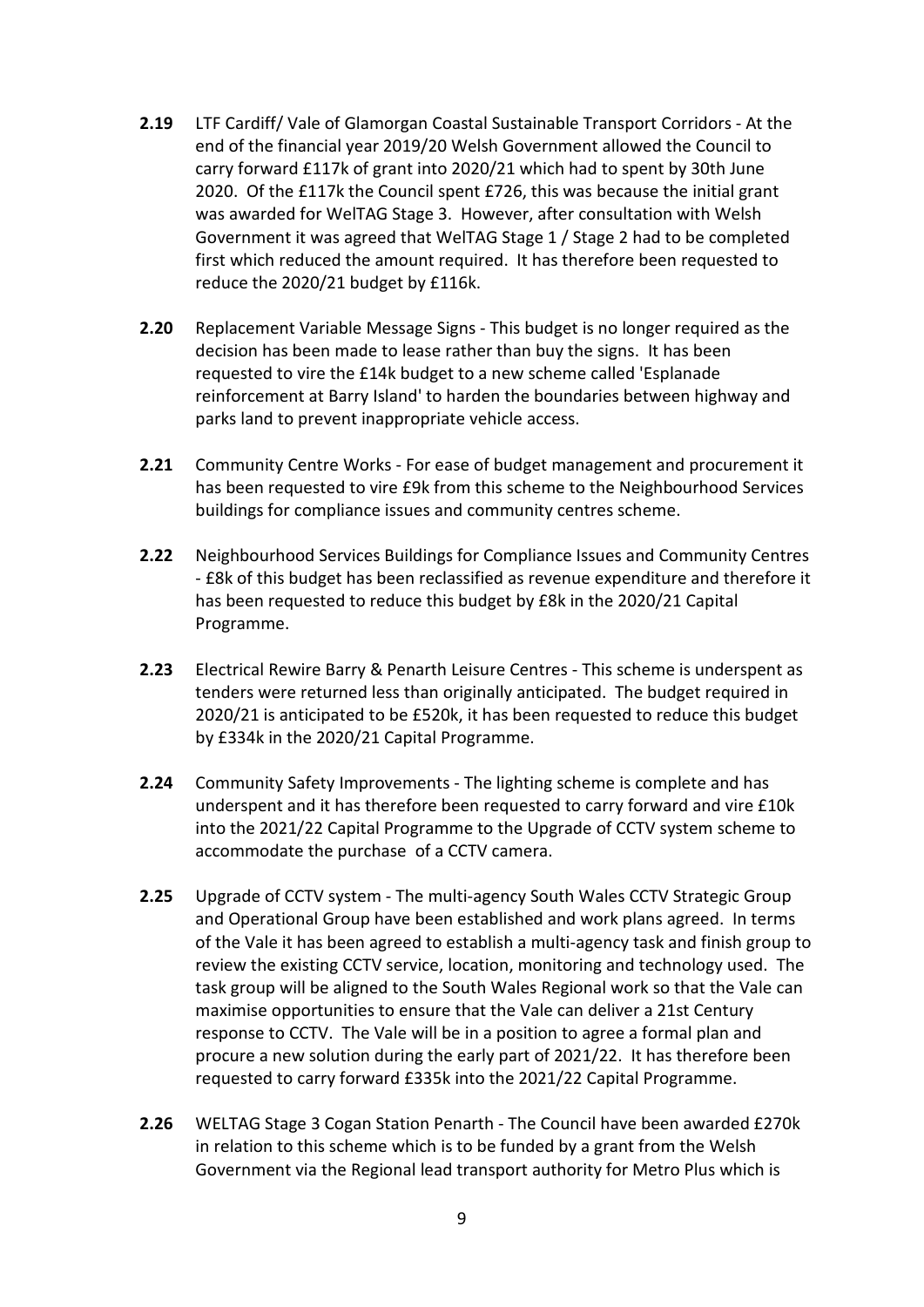Merthyr County Borough Council. Emergency powers have been used to increase the 2020/21 Capital Programme by £270k for this scheme.

- **2.27** Murchfield Access Bridge Access to the river is being restricted due to brown trout spawning and therefore works cannot commence until the Spring of 2021. It has been requested to carry forward £17k into the 2021/22 Capital Programme.
- **2.28** Housing Improvement Programme, Individual Schemes Due to Covid-19 causing delays in procuring and the commencement of works on Section20 Leaseholder external refurbishment schemes at Severn Avenue, Long Meadow and Pontalun, it has been requested that £1m is carried forward into the 2021/22 Capital Programme.
- **2.29** Housing Improvement Programme, Common Parts Due to Covid-19 causing delays in procuring and delivering the internal and communal area improvements and the fire door installation programme, it has been requested to carry forward £1m into the 2021/22 Capital Programme.
- **2.30** Housing Improvement Programme, Environmental Improvements Due to Covid-19 causing delays in procuring and delivering the highway resurfacing, garages procurement and pathway/parking schemes, it has been requested to carry forward £300k into the 2021/22 Capital Programme.

#### **Managing Director and Resources**

- **2.31** Economic Stimulus within Local Authorities Grant Within this budget £60k has been allocated to the design of the building and the car park at BSC2. It has therefore been requested to vire £60k to the BSC2 scheme in the 2020/21 Capital Programme.
- **2.32** Countryside Vehicle The Countryside team have purchased a new pickup vehicle as the current vehicle is at the end of its life. The cost of the vehicle is £18k. It has been requested to include a new scheme in the 2020/21 Capital Programme to be funded from the Regeneration and Planning reserve.
- **2.33** Building Strong Communities Fund (CASH Grants) There are two new schemes that have been approved to receive Building Strong Communities grant, these are:

 -Cadog's Corner, Toilet Refurbishment £16k -Bro Radio, Fit out Premises in Llantwit Major £23k It has been requested to increase this budget by £39k in the 2020/21 Capital Programme to be funded by a revenue contribution from the Building Strong Communities revenue budget.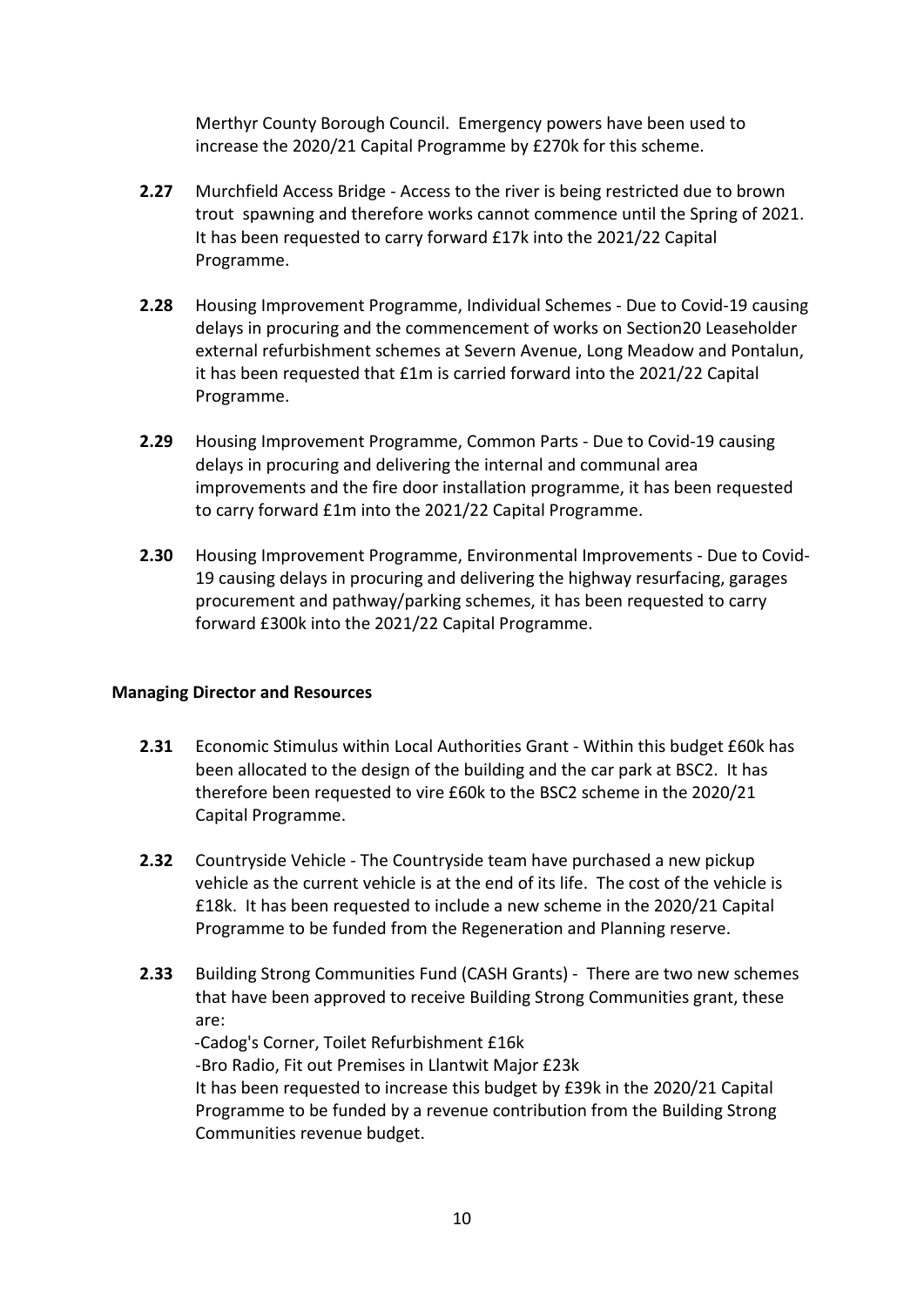- **2.34** Replacement Railings in Alexandra Park Delegated authority has been used to include this new scheme with a budget of £10k into the 2020/21 Capital Programme to replace the railings at Alexandra Park in Penarth. This scheme is funded from S106 Public Open Space monies.
- **2.35** Belle Vue Pavilion in Penarth Delegated authority has been used to include a new scheme into the Capital Programme with a budget of £687k, of which £20k is profiled in 2020/21 and £ 667k is profiled in 2021/22. This scheme is being funded from s106 monies received from nearby developments. The Council is seeking to replace Belle Vue Pavilion in Penarth. The building is at the end of its structural life and the Council is currently consulting upon the proposed plans. The Council is hopeful of securing additional funds via Lottery, having been approved at stage one of the two stage process.
- **2.36** Building Strong Communities Fund Delegated authority has been used to increase the Capital Programme by £145k under the Strong Communities Grant Fund, using S106 Community Facilities from Barry Waterfront. The grant will be to Barry Uniting Church, towards "The Bridge Between" Community Centre, Barry Waterfront, which is currently under construction.
- **2.37** Building Strong Communities Fund Delegated authority has been used to increase the Capital Programme by £29k under the Strong Communities Grant Fund, using s106 monies for community facilities. This will provide a grant for the provision of a community hub at St. Peter's Church in Rhoose.
- **2.38** ICF Capital Grant Repayment In 2018/19 the Council was provided with ICF capital grant funding of £330k from the Cardiff and Vale University Health Board. The grant was provided on the understanding that the funding would be use in 2018/19 to fund Disabled Facilities Grants expenditure and the displaced funding would be carried forward into 2019/20 to fund future ICF capital schemes. The funding was set aside in a reserve however no expenditure was incurred during 2019/20 and Cardiff and Vale University Health Board have now requested that the funding is repaid. Under capital regulations any replacement of a capital grant has to be shown as expenditure in the capital programme. Emergency powers have been used to include a budget of £330k in the 2020/21 Capital Programme thus enabling the payment to be made within the required deadline.
- **2.39** Civic Offices Fire Stopping Works Whilst undertaking remediation of the Civic Offices fire barriers, there were a large number of non-compliant areas of fire stopping discovered outside the projects original scope of works. It was essential that these works were carried out for the safety of the building's users. A review of schemes within the Capital Programme was undertaken and it was agreed that non-essential elements of work should be removed from the Dock Office external works scheme to cover the budget shortfall in the fire stopping works scheme. Emergency Powers have been used to vire £18k from the Dock Office External Works scheme to the Civic Offices Fire Stopping Works scheme in the 2020/21 Capital Programme.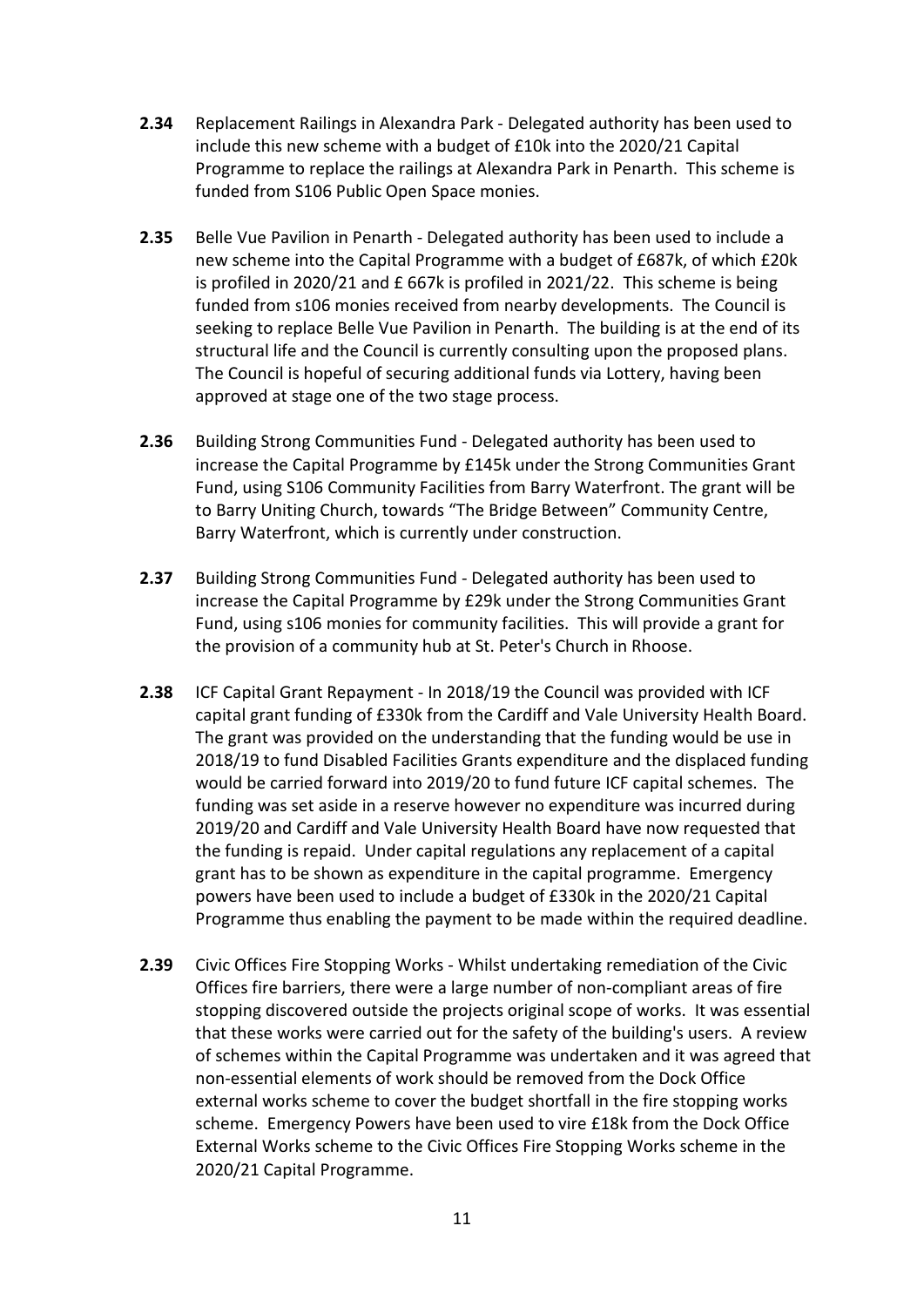- **2.40** Access Improvement Grant The Welsh Government have provided a further offer of funding varying the original amount of £41k by offering a further £32k under the same scheme. The increased grant will be used for the following projects:-
	- Delivery of surfacing (access into Porthkerry Country Park)
	- Waymarking disks
	- Procure laser etcher for custom signage

Emergency powers have been used to increase this scheme by £32k in the 2020/21 Capital Programme.

- **2.41** Civic Offices High Level Masonry Repair In September 2020 a structural engineer was engaged to carry out a survey of the external brickwork skin of the building's external perimeter. The survey was carried out from a cherry picker, and areas of lose brickwork were discovered on all four of the building's elevations. The cost of these works is anticipated to be £105k. Emergency powers have been used to vire £90k from the 'All Services Asset Renewal' scheme to a new scheme called Civic Offices High Level Masonry Repair and to also increase this scheme by £15k to be funded from the Miscellaneous Building Fund reserve in the 2020/21 Capital Programme.
- **2.42** Replacement Welfare Facilities at the Gypsy Site in Llangan This project is in relation to the welfare facilities (static wash room) located at the gypsy site in Llangan. It is necessary to replace the existing facility as it has become unsafe as a result of unstable flooring. The option of repairing the facility has been evaluated but this is not financially viable. Emergency powers have been used to include a new scheme in the 2020/21 Capital Programme with a budget of £16k to be funded from the Miscellaneous Building Fund reserve.
- **2.43** Penarth Heights Public Art It has been requested to carry forward £238k into the 2021/22 Capital Programme. Some of these monies have been allocated to projects, including £50k towards an approved Strong Communities Grant Fund application from Newydd for a stained-glass window project at St. Pauls Church in Penarth, and £100k towards Belle Vue Pavilion to become a community hub and arts venue. However, these projects will commence next financial year. Further projects will be considered and allocated in the new financial year.
- **2.44** Toilet Refurbishment Civic Offices The works are anticipated to start on site mid-January 2021, with a view to completing by the end of May and therefore, the full budget will not be spent this year. It has been requested to carry forward £85k into the 2021/22 Capital Programme.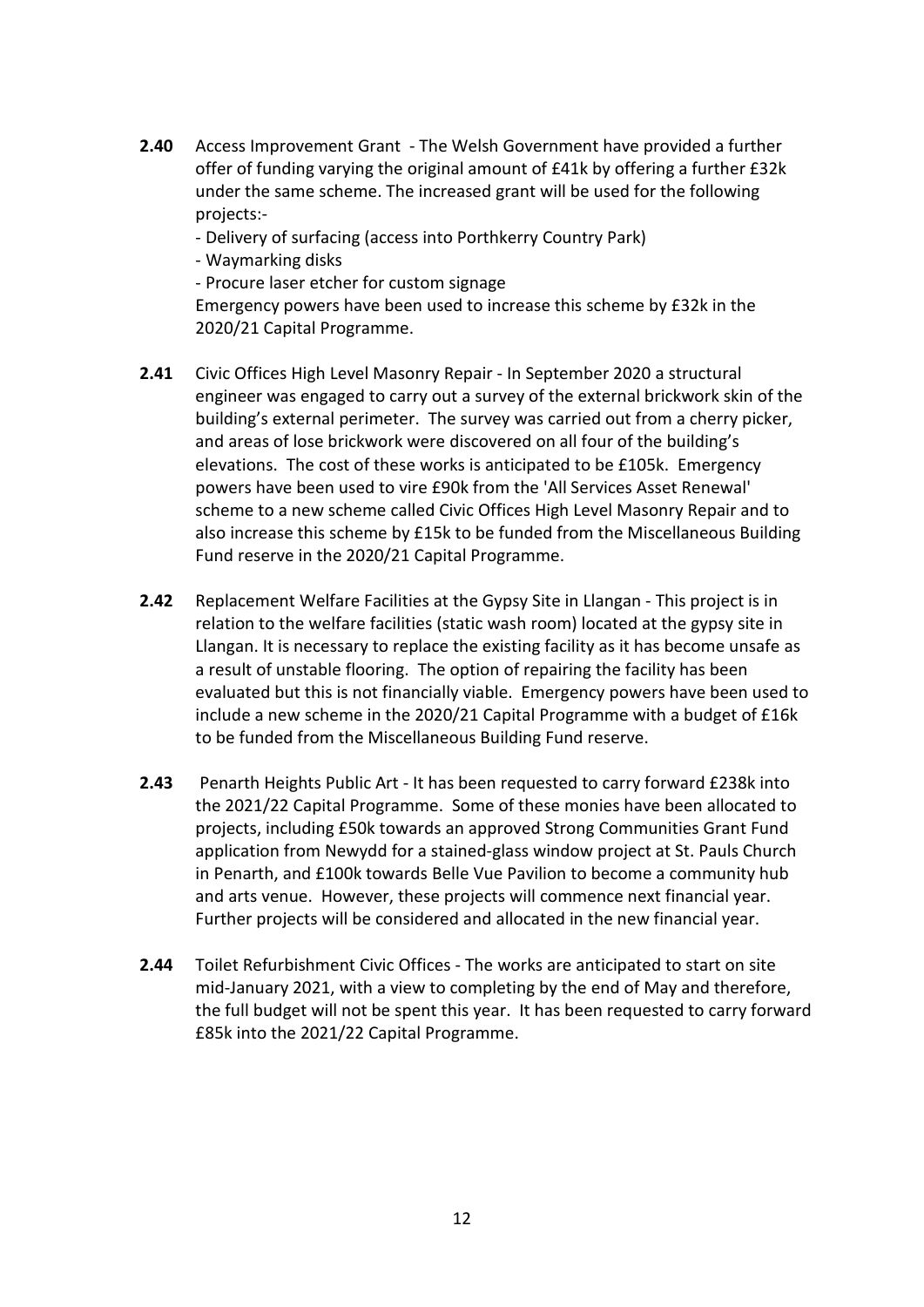# **3. How do proposals evidence the Five Ways of Working and contribute to our Well-being Objectives?**

- **3.1** The Capital Programme focuses capital investment to deliver the outcomes identified as part of the Corporate Plan. Some examples are :-
- **An Inclusive and Safe Vale** Continued investment in housing through the Housing Improvement Programme to maintain the Welsh Housing Quality Standard and plans for new build and environment and regeneration programmes.
- **An Environmentally Responsible and Prosperous Vale** Investing in the introduction of LED street lighting will bring environmental benefits and contributing as a partner in the Cardiff Capital Region City Deal will bring economic prosperity to the area.
- **An Aspirational and Culturally Vibrant Vale** Further investment in schools through the School Investment Programme with Band A complete and further development under Band B in 2020/21.
- **An Active and Health Vale** Investment in Leisure Centres and playgrounds will encourage more use and activity.
- **3.2** The setting and the monitoring of the Capital programme follows the Five Ways of Working.
- **3.3 Looking to the long term -** The development of the capital programme is a means of planning for the future and takes a strategic approach to ensure services are sustainable and that investments are affordable over the longer term and that future need and demand for services is understood.
- **3.4 Taking an integrated approach** In setting the capital programme, working with partners is encouraged, as it allows the utilisation of funding from various sources, such as Welsh Government and S106 contributions, to deliver schemes.
- **3.5 Involving the population in decisions** As part of the annual budget setting process there is engagement with residents, customers and partners. Prior to the implementation of certain capital schemes, consultation may also take place with the public which may in some cases be statutory.
- **3.6 Working in a collaborative way** It is recognised that more can be achieved and better services can be provided by collaboration and it encourages this as a way of working in the future which includes providing funding to work with local communities.
- **3.7 Understanding the root cause of issues and preventing them** The process for setting and monitoring the capital programme is proactive and allows an understanding of the financial and operational issues to be considered together so that issues can be tackled at the source.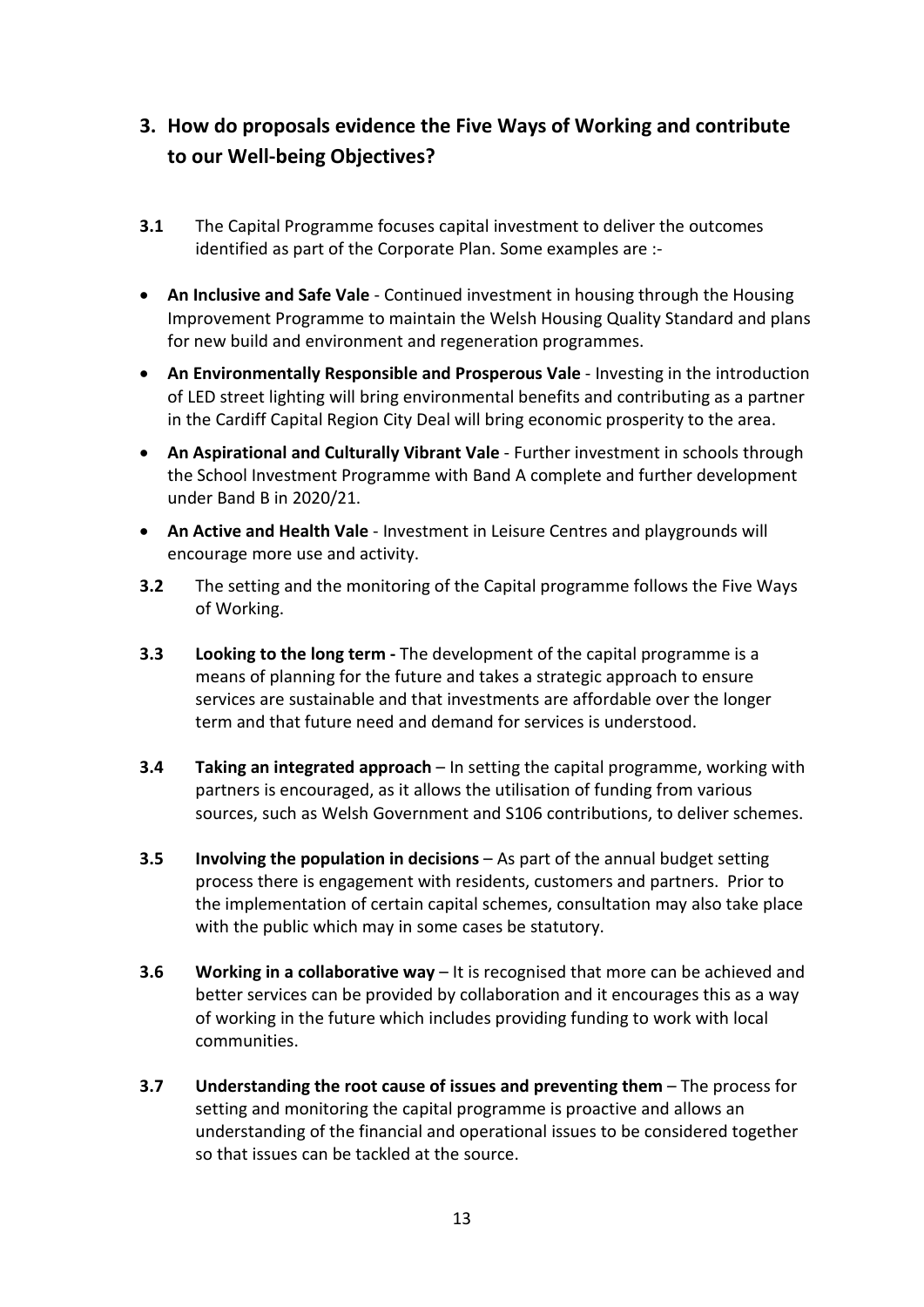# **4. Resources and Legal Considerations**

## **Financial**

**4.1** As detailed in the body of the report

## **Employment**

**4.2** Some of the work included in the capital programme will be undertaken by Council staff and the relevant costs will be recharged to the capital scheme.

### **Legal (Including Equalities)**

**4.3** There are no legal implications.

# **5. Background Papers**

None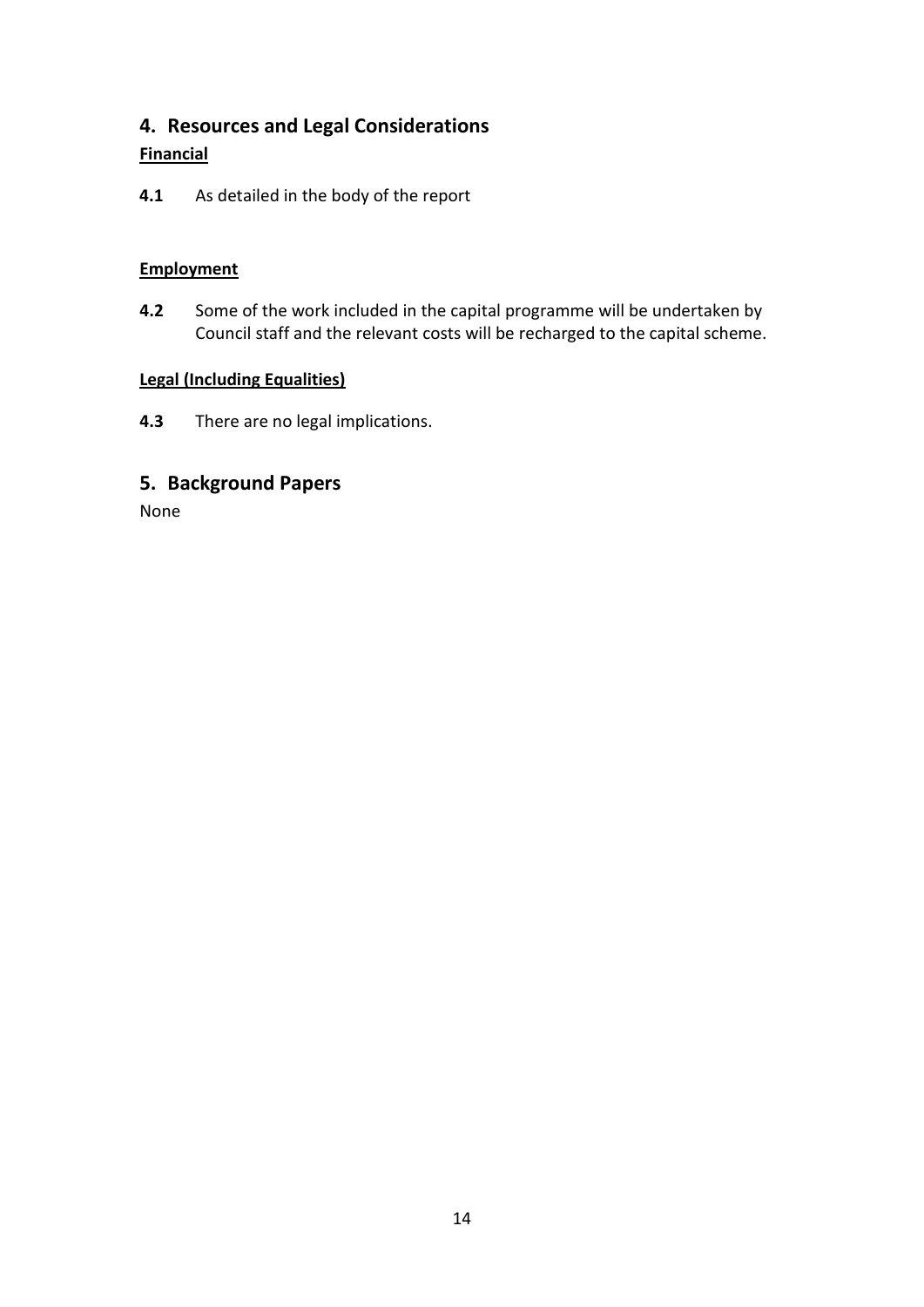| <b>CAPITAL MONITORING</b> |                               | FOR THE PERIOD ENDED 30TH SEPTEMBER 2020             |                                        |         |                                  |
|---------------------------|-------------------------------|------------------------------------------------------|----------------------------------------|---------|----------------------------------|
| <b>PROFILE</b><br>TO      | <b>ACTUAL</b><br><b>SPEND</b> |                                                      | APPROVED PROJECTED<br><b>PROGRAMME</b> |         | VARIANCE<br>OUTTURN   AT OUTTURN |
| <b>DATE</b>               | 2020/21                       |                                                      | 2020/21                                | 2020/21 | 2020/21                          |
| £'000                     | £'000                         |                                                      | £'000                                  | £'000   | £,000                            |
|                           |                               | <b>SUMMARY</b>                                       |                                        |         |                                  |
| 18,479                    |                               | 16,670 Directorate of Learning and Skills            | 57,392                                 | 57,249  | 143                              |
| 242                       |                               | 111 Directorate of Social Services                   | 1,050                                  | 1,052   |                                  |
| 7,183                     |                               | 5,046 Directorate of Environment and Housing         | 43,270                                 | 39,853  | 3,417                            |
| 2,118                     |                               | 2,126 Directorate of Managing Director and Resources | 9,781                                  | 9,499   | 282                              |
|                           |                               | 0 City Deal                                          | 1,313                                  | 1,313   |                                  |
| 28,022                    |                               | 23,953 TOTAL                                         | 112,806                                | 108,966 | 3,840                            |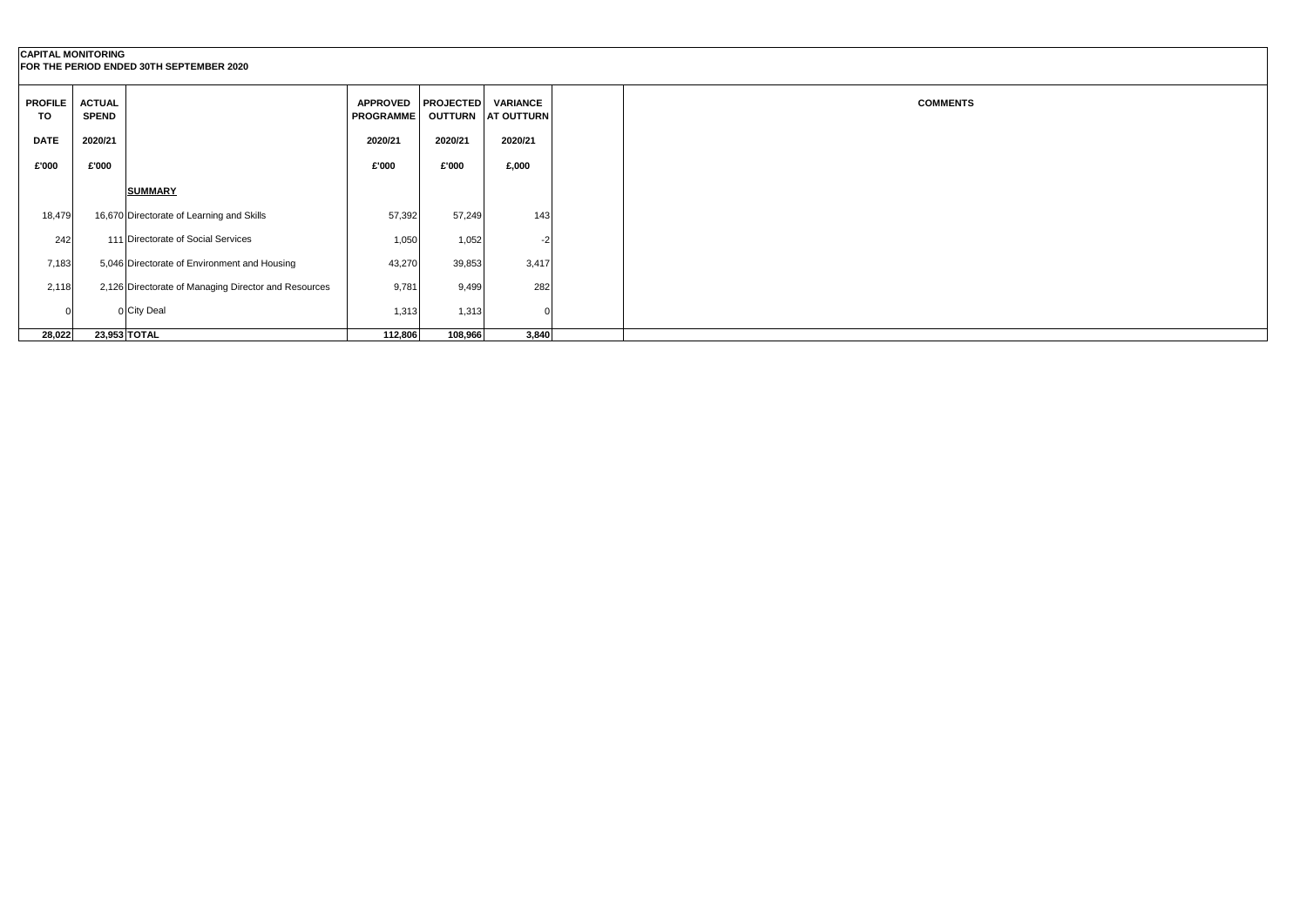| <b>CAPITAL MONITORING</b>           |                                          |                                                                                         |                                                |                                               |                                                 |                                  | <b>APPENDIX 1</b>                                                                                                                                                                                                                                                                                        |
|-------------------------------------|------------------------------------------|-----------------------------------------------------------------------------------------|------------------------------------------------|-----------------------------------------------|-------------------------------------------------|----------------------------------|----------------------------------------------------------------------------------------------------------------------------------------------------------------------------------------------------------------------------------------------------------------------------------------------------------|
|                                     |                                          | FOR THE PERIOD ENDED 30TH SEPTEMBER 2020                                                |                                                |                                               |                                                 |                                  |                                                                                                                                                                                                                                                                                                          |
| <b>PROFILE</b><br>TO<br><b>DATE</b> | <b>ACTUAL</b><br><b>SPEND</b><br>2020/21 |                                                                                         | <b>APPROVED</b><br><b>PROGRAMME</b><br>2020/21 | <b>PROJECTED</b><br><b>OUTTURN</b><br>2020/21 | <b>VARIANCE</b><br><b>AT OUTTURN</b><br>2020/21 | <b>PROJECT</b><br><b>SPONSOR</b> | <b>COMMENTS</b>                                                                                                                                                                                                                                                                                          |
| £000                                | £000                                     |                                                                                         | £000                                           | £000                                          | £000                                            |                                  |                                                                                                                                                                                                                                                                                                          |
|                                     |                                          | Directorate of Learning and Skills                                                      |                                                |                                               |                                                 |                                  |                                                                                                                                                                                                                                                                                                          |
|                                     |                                          | <b>Education &amp; Schools</b>                                                          |                                                |                                               |                                                 |                                  |                                                                                                                                                                                                                                                                                                          |
| 5,629                               |                                          | 6,456 Band B Ysgol Gymraeg Bro Morgannwg                                                | 9,932                                          | 10,656                                        |                                                 | (724) P Ham                      | Works have started on site and are progressing in line with agreed programme. New bus drop off, main entrance, 3 storey teaching block and 3G pitch<br>now transferred to the Council. Programme now focusses on refurbishment works. Request to reprofile this scheme as part of this report.           |
| 7,123                               |                                          | 6,762 Band B Whitmore High school                                                       | 16,604                                         | 16,604                                        |                                                 | 0 P Ham                          | Works have started on site and are progressing in line with agreed programme.                                                                                                                                                                                                                            |
| 2,755                               |                                          | 2,327 Band B Pencoedtre High School                                                     | 14,918                                         | 14,918                                        |                                                 | 0 P Ham                          | Works have now started on site with site set up and initial works. Steel frame is currently being erected.                                                                                                                                                                                               |
|                                     |                                          | 0 Band B Centre of Learning & Wellbeing                                                 | 496                                            | 496                                           |                                                 | 0 P Ham                          | Feasibility completed, preferred site established. Education consultation underway and due to completed January 2021. Procurement of contractor due to                                                                                                                                                   |
|                                     |                                          |                                                                                         |                                                |                                               |                                                 |                                  | take place February 2021. Construction due to commence December 2021.                                                                                                                                                                                                                                    |
|                                     |                                          | 4 Band B Ysgol Y Deri                                                                   | 509                                            | 509                                           |                                                 | 0 P Ham                          | Feasibility completed and preferred site identified and in the process of agreeing Heads of Terms with WG to purchase land. Education consultation due                                                                                                                                                   |
|                                     |                                          |                                                                                         |                                                |                                               |                                                 |                                  | to commence in November 2020.                                                                                                                                                                                                                                                                            |
|                                     |                                          | 0 Band B Schemes Waterfront                                                             | 1,001                                          | 1,001                                         |                                                 | 0 P Ham                          | Revised agreement with the consortium approved. Scheme has been delayed and will be completed for September 2022. PAC due to be launched in<br>November 2020.                                                                                                                                            |
| 347                                 |                                          | 120 Band B Schemes Primary Provision in the Western                                     | 2,391                                          | 2,391                                         |                                                 | 0 P Ham                          | Design completed, planning was approved in September 2020. Currently awaiting transfer of S106 land and SAB approval before construction can                                                                                                                                                             |
|                                     |                                          | Vale                                                                                    |                                                |                                               |                                                 |                                  | commence.                                                                                                                                                                                                                                                                                                |
| 270                                 |                                          | 120 Band B Schemes St David's Primary School                                            | 2,482                                          | 2,482                                         |                                                 | 0 P Ham                          | Design completed and planning was approved in September 2020. Construction started onsite September 2020 and due to be completed for September<br>2021.                                                                                                                                                  |
| 136                                 |                                          | 113 Band B Schemes St Nicholas Primary School                                           | 1,665                                          | 1,665                                         |                                                 | 0 P Ham                          | Design completed and currently being progressed through the planning process. Work due to commence on site December 2020.                                                                                                                                                                                |
|                                     |                                          | <b>Band B Cowbridge</b>                                                                 | 839                                            | 839                                           |                                                 | 0 P Ham                          | Currently consulting on a revised proposal. Site feasibility underway.                                                                                                                                                                                                                                   |
|                                     |                                          | 0 Band B Review Nursery Provision                                                       | 262                                            | 50                                            |                                                 | 212 P Ham                        | Currently undertaking feasibility. Request to reprofile this scheme as part of this report.                                                                                                                                                                                                              |
|                                     |                                          | 3 Band B Preparatory Works Changing Rooms etc.                                          |                                                |                                               |                                                 | $(3)$ P Ham                      | Scheme Complete. Overspend will be funded from contingency budget.                                                                                                                                                                                                                                       |
| 100                                 |                                          | 25 Childcare Offer Capital Grant                                                        | 1,840                                          | 1,511                                         |                                                 | 329 P Ham                        | Works are on site at Gladstone Primary and are due to complete in November. Cabinet approved the appointment of the contractor on 24 February 2020<br>to carry out the welsh medium scheme, due to start the planning process in Autumn and construction to commence from January 2021. Request to carry |
|                                     |                                          | <b>Additional WG Education Asset Renewal Funding</b>                                    |                                                |                                               |                                                 |                                  | forward £329k as part of this report. Discussions are in progress regarding Llanfair Primary.                                                                                                                                                                                                            |
| 100                                 |                                          | 0 Albert Primary External Repairs<br>24 Barry Island Primary Boiler Renewal             | 30<br>100                                      | 30<br>100                                     |                                                 | 0 P Ham<br>0 P Ham               | Works to be programmed.<br>Scheme complete, account to be finalised.                                                                                                                                                                                                                                     |
| 31                                  |                                          | 1 Barry Island Primary Drainage                                                         | 50                                             | 50                                            |                                                 | 0 P Ham                          | Original scheme complete, some further minor drainage works anticipated to be carried out October Half Term.                                                                                                                                                                                             |
| 37                                  |                                          | 0 Cadoxton Primary Rewire Nursery & Dining Block                                        | 37                                             | 37                                            |                                                 | 0 P Ham                          | Scheme complete, account to be finalised.                                                                                                                                                                                                                                                                |
|                                     |                                          | 0 Cogan Primary Pitched Roof Renewal                                                    | 40                                             | 40                                            |                                                 | 0 P Ham                          | Works to be carried out October half term.                                                                                                                                                                                                                                                               |
| 40                                  |                                          | 0 Dinas Powys Primary (Junior Site) Windows                                             | 40                                             | 40                                            |                                                 | 0 P Ham                          | Scheme complete, account to be finalised.                                                                                                                                                                                                                                                                |
| 151                                 |                                          | 150 Gwenfo Primary Flat Roof Renewal                                                    | 300                                            | 300                                           |                                                 | 0 P Ham                          | Works underway, anticipated to complete at the end of October.                                                                                                                                                                                                                                           |
| 27                                  |                                          | 0 High Street Primary Structural Repairs Phase 1                                        | 40                                             | 40                                            |                                                 | 0 P Ham                          | Original scheme complete, some surplus budget however there are further structural issues so a survey will be carried out during October half term.                                                                                                                                                      |
|                                     |                                          | 0 High Street Primary Rewire Phase 2                                                    | 34                                             | 34                                            |                                                 | 0 P Ham                          | Scheme substantially complete, some minor works and snagging remaining.                                                                                                                                                                                                                                  |
| 229                                 |                                          | 101 Holton Primary Structural Repairs Phase 2                                           | 229                                            | 229                                           |                                                 | 0 P Ham                          | Scheme complete, minor snagging outstanding, account to be finalised.                                                                                                                                                                                                                                    |
| 155                                 |                                          | 50 Holton Primary Boiler Renewal                                                        | 155                                            | 155                                           |                                                 | 0 P Ham                          | Scheme complete, account to be finalised.                                                                                                                                                                                                                                                                |
| 22                                  |                                          | 0 Llandough Primary Rewire Phase 2                                                      | 22                                             | 22                                            |                                                 | 0 P Ham                          | Scheme complete, account to be finalised.                                                                                                                                                                                                                                                                |
| 40                                  |                                          | 0 Llandough Primary WC Refurbishment                                                    | 40                                             | 40                                            |                                                 | 0 P Ham                          | Scheme complete, account to be finalised.                                                                                                                                                                                                                                                                |
|                                     |                                          | 0 Peterston Super Ely Primary Suspended Ceiling<br>Renewal Phase 1                      | 80                                             |                                               |                                                 | 80 P Ham                         | Request to carry forward £80k as part of this report.                                                                                                                                                                                                                                                    |
| 35                                  |                                          | 0 Rhws Primary WC Refurbishment                                                         | 35                                             | 35                                            |                                                 | 0 P Ham                          | Scheme complete, account to be finalised.                                                                                                                                                                                                                                                                |
| 20                                  |                                          | 13 Romilly Primary Water Heater                                                         | 20                                             | 20                                            |                                                 | 0 P Ham                          | Scheme complete, account to be finalised.                                                                                                                                                                                                                                                                |
| 48                                  |                                          | 0 Romilly Primary WC Refurbishment                                                      | 48                                             | 48                                            |                                                 | 0 P Ham                          | Scheme complete, account to be finalised.                                                                                                                                                                                                                                                                |
| 30                                  |                                          | 0 St Illtyd's Primary Drainage                                                          | 30                                             | 30                                            |                                                 | 0 P Ham                          | Scheme complete, account to be finalised.                                                                                                                                                                                                                                                                |
|                                     |                                          | 0 St Illtyds Primary Doors                                                              | 40                                             |                                               |                                                 | 40 P Ham                         | Request to carry forward £40k into the 2021/22 Capital Programme as part of this report.                                                                                                                                                                                                                 |
| $\Omega$                            |                                          | 0 St Richard Gwyn High School Curtain Walling<br>Phase 2                                | 87                                             | 87                                            |                                                 | 0 P Ham                          | Scheme delayed due to fabrication issues. Works due to commence on the 17th October and anticipated to complete on 7th November.                                                                                                                                                                         |
| 75                                  |                                          | 0 Victoria Primary WC Renewal                                                           | 75                                             | 75                                            |                                                 | 0 P Ham                          | Scheme complete, account to be finalised.                                                                                                                                                                                                                                                                |
| 25                                  |                                          | 0 Victoria Primary WC Renewal (Staff)                                                   | 25                                             | 25                                            |                                                 | 0 P Ham                          | Scheme complete, account to be finalised.                                                                                                                                                                                                                                                                |
| 100                                 |                                          | 19 Wick and Marcross Primary Boiler Renewal<br>0 Ysgol St Curig Grounds Work            | 100<br>30                                      | 100<br>30                                     |                                                 | 0 P Ham<br>0 P Ham               | Scheme complete, minor snagging outstanding. Account to be finalised.<br>Works to be carried out October half term.                                                                                                                                                                                      |
|                                     |                                          | 0 Ysgol Y Deri Pitched Roof Renewal                                                     | 120                                            | 120                                           |                                                 | 0 P Ham                          | Scheme will be out to tender imminently.                                                                                                                                                                                                                                                                 |
|                                     |                                          |                                                                                         |                                                |                                               |                                                 |                                  |                                                                                                                                                                                                                                                                                                          |
|                                     |                                          | 2020/21 Capital Bids                                                                    |                                                |                                               |                                                 |                                  |                                                                                                                                                                                                                                                                                                          |
| 90                                  |                                          | 102 Expansion of Places at Ysgol Y Deri<br>0 Albert Primary School, new classroom block | 120<br>90                                      | 120<br>90                                     |                                                 | 0 P Ham<br>0 P Ham               | Scheme complete bar minor snagging. Account to be finalised.<br>Scheme in design stage.                                                                                                                                                                                                                  |
|                                     |                                          |                                                                                         |                                                |                                               |                                                 |                                  |                                                                                                                                                                                                                                                                                                          |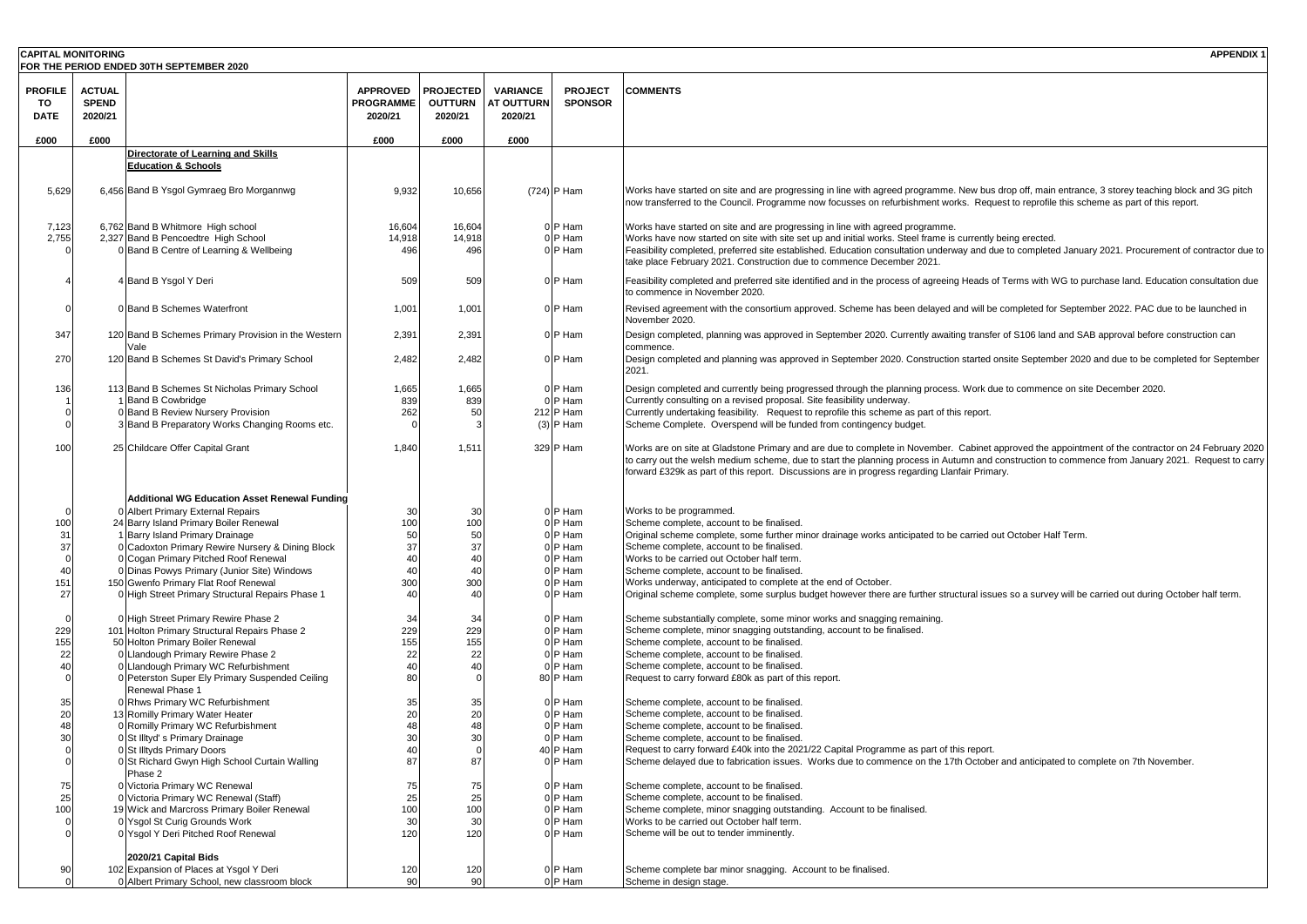| <b>CAPITAL MONITORING</b> |               |                                                                                           |                  |                  |                   |                   | <b>APPENDIX1</b>                                                                                                                                                                            |
|---------------------------|---------------|-------------------------------------------------------------------------------------------|------------------|------------------|-------------------|-------------------|---------------------------------------------------------------------------------------------------------------------------------------------------------------------------------------------|
|                           |               | FOR THE PERIOD ENDED 30TH SEPTEMBER 2020                                                  |                  |                  |                   |                   |                                                                                                                                                                                             |
|                           |               |                                                                                           |                  |                  |                   |                   |                                                                                                                                                                                             |
| <b>PROFILE</b>            | <b>ACTUAL</b> |                                                                                           | <b>APPROVED</b>  | <b>PROJECTED</b> | <b>VARIANCE</b>   | <b>PROJECT</b>    | <b>COMMENTS</b>                                                                                                                                                                             |
| то                        | <b>SPEND</b>  |                                                                                           | <b>PROGRAMME</b> | <b>OUTTURN</b>   | <b>AT OUTTURN</b> | <b>SPONSOR</b>    |                                                                                                                                                                                             |
| <b>DATE</b>               | 2020/21       |                                                                                           | 2020/21          | 2020/21          | 2020/21           |                   |                                                                                                                                                                                             |
|                           |               |                                                                                           |                  |                  |                   |                   |                                                                                                                                                                                             |
| £000                      | £000          |                                                                                           | £000             | £000             | £000              |                   |                                                                                                                                                                                             |
|                           |               |                                                                                           |                  |                  |                   |                   |                                                                                                                                                                                             |
|                           |               | <b>Education Asset Renewal</b>                                                            |                  |                  |                   |                   |                                                                                                                                                                                             |
|                           |               | 0 Asbestos Removal                                                                        | 37               | 37               |                   | 0P Ham            | Works to be programmed.                                                                                                                                                                     |
|                           |               | 0 Radon Monitoring                                                                        | 48               | 48<br>64         |                   | 0P Ham            | Works to be programmed.                                                                                                                                                                     |
| 21                        |               | 0 Security                                                                                | 64               |                  |                   | 0 P Ham           | St Illtyd's boundary fence is complete, works at Y Bont Faen Primary School to be carried out in October half term or during term time depending on<br>fabrication dates.                   |
| 54                        |               | 6 Dinas Powys Primary (Infant Site) Rewire                                                | 54               | 54               |                   | 0 P Ham           | Scheme complete, account to be finalised.                                                                                                                                                   |
| 20                        |               | 0 High street Primary Playground Resurfacing                                              | 20               | 20               |                   | 0P Ham            | Scheme complete. Account to be finalised.                                                                                                                                                   |
|                           |               | 0 Llanfair Primary Playground Repairs                                                     | 1 <sup>c</sup>   | 10               |                   | 0P Ham            | Works to be programmed.                                                                                                                                                                     |
|                           |               | 1 Victoria Primary Boundary Wall                                                          | 15               | 15               |                   | 0 P Ham           | Scheme on hold, discussions with Legal taking place.                                                                                                                                        |
| 30                        |               | 0 Jenner Park Primary Water Mains Replacement                                             | 30               | 30               |                   | 0 P Ham           | Scheme complete. Account to be finalised.                                                                                                                                                   |
| 70                        |               | 0 Rhws Primary Refurbishment                                                              | 135              | 135              |                   | 0 P Ham           | Window refurbishment and toilet refurbishment have been completed. Looking to progress drainage repairs and internal decoration in October.                                                 |
| 38                        |               | 0 St Brides Major Security Fencing                                                        | 40               | 40               |                   | 0 P Ham           | Scheme complete. Account to be finalised.                                                                                                                                                   |
| 5C                        |               | 0 Wick Primary Security Lobby                                                             | 50               | 50               |                   | 0 P Ham           | Scheme nearing completion. Due to complete mid October.                                                                                                                                     |
|                           |               | 0 St Brides                                                                               | 116              | 10               |                   | 106 P Ham         | Request to carry forward £106k as part of this report.                                                                                                                                      |
|                           |               | 0 Jenner Primary School Parapet Outlet Works                                              | 15               | 15               |                   | P Ham             | Scheme due to complete October half term.                                                                                                                                                   |
|                           |               | 0 Education Asset Renewal - Contingency                                                   | 171              | 166              |                   | 6 P Ham           | Contingency budget. Request to vire £2.5k to the Ysgol Pen Y Garth Roof Renewal Scheme below. £3k will fund overspend on Band B Preparatory                                                 |
|                           |               |                                                                                           |                  |                  |                   |                   | Works Changing Rooms scheme above.                                                                                                                                                          |
|                           |               |                                                                                           |                  |                  |                   |                   |                                                                                                                                                                                             |
| 162                       |               | 142 Ysgol Pen Y Garth Roof Renewal Scheme                                                 | 260              | 263              |                   | $(3)$ P Ham       | Works underway, scheme due to complete in November. Emergency powers detailed as part of this report. Request to vire £2.5k from the Education<br>Asset Renewal - Contingency budget above. |
| 51                        |               | 51 Schools Decarbonisation                                                                | 340              | 340              |                   | 0 P Ham           | Scheme progressing.                                                                                                                                                                         |
|                           |               | 0 Digital Exclusion Fund                                                                  | 15               | 15               |                   | 0 P Ham           | Emergency Powers detailed as part of this report.                                                                                                                                           |
|                           |               | 0 Palmerston Primary School Window Replacement                                            | 13               | 13               |                   | 0P Ham            | Emergency Powers detailed as part of this report.                                                                                                                                           |
|                           |               | Scheme                                                                                    |                  |                  |                   |                   |                                                                                                                                                                                             |
|                           |               | 0 St Richard Gwyn High School Water Heater/Boiler                                         | 50               | 50               |                   | 0 P Ham           | Emergency Powers detailed as part of this report.                                                                                                                                           |
|                           |               | Replacement Scheme                                                                        |                  |                  |                   |                   |                                                                                                                                                                                             |
|                           |               | 0 Jenner Park Primary Vehicle                                                             | 28               | 28               |                   | 0P Ham            | Emergency Powers detailed as part of this report.                                                                                                                                           |
|                           |               |                                                                                           |                  |                  |                   |                   |                                                                                                                                                                                             |
|                           |               | Slippage                                                                                  |                  |                  |                   |                   |                                                                                                                                                                                             |
| 47                        |               | 8 St Josephs Nursery EIB and Key Stage 1                                                  | 47               | 47               |                   | 0 P Ham           | Scheme complete. Accounts being finalised.                                                                                                                                                  |
|                           |               | Remodelling                                                                               |                  |                  |                   |                   |                                                                                                                                                                                             |
|                           |               | 2 Llansannor Extension                                                                    | 105              |                  |                   | 100 P Ham         | Requested as part of this report to carry forward £100k into the 2021/22 Capital Programme.                                                                                                 |
|                           |               | 0 St Illtyd Primary Fire Precaution Works                                                 | 17               | 17               |                   | 0P Ham            | Meeting to take place with Health and Safety to confirm scope of works.                                                                                                                     |
|                           |               | 4 Ty Deri                                                                                 | 175              | 175              |                   | 0P Ham            | Account to be finalised.                                                                                                                                                                    |
| 13<br>22                  |               | 8 Romilly Primary<br>0 Llantwit Major Learning Community                                  | 13               | 13               |                   | 0 P Ham<br>0P Ham | Scheme complete                                                                                                                                                                             |
| 20                        |               | 1 Peterston Super Ely Primary Roof                                                        | 22<br>20         | 22<br>20         |                   | 0 P Ham           | Landscaping has now been finalised.<br>Scheme complete. Account to be finalised.                                                                                                            |
|                           |               | 0 Disability Access                                                                       |                  |                  |                   | 0P Ham            | Budget will be allocated as required.                                                                                                                                                       |
| 18                        |               | 1 Ysgol Gwaun Y Nant Boiler renewal                                                       | 18               | 18               |                   | 0P Ham            | Scheme complete. Account to be finalised.                                                                                                                                                   |
|                           |               | 0 Pupil Referral Unit, KS4, Y Daith, Fire Precaution                                      | 1 <sup>1</sup>   | 11               |                   | 0 P Ham           | Original scheme complete, further works have been identified, hoping to complete in October half term depending on fabrication dates. Able to work                                          |
|                           |               | Works                                                                                     |                  |                  |                   |                   | during term time to be completed this financial year.                                                                                                                                       |
|                           |               |                                                                                           |                  |                  |                   |                   |                                                                                                                                                                                             |
|                           |               | 0 Y Bont Faen Primary Flat Roof Renewal Phase 1                                           | 11               | 11               |                   | 0 P Ham           | Scheme complete.                                                                                                                                                                            |
|                           |               |                                                                                           |                  |                  |                   |                   |                                                                                                                                                                                             |
|                           |               | 0 Ysgol Pen Y Garth Electrical Rewire Phase 1                                             | 1 <sup>c</sup>   | 10               |                   | 0 P Ham           | Original scheme complete.                                                                                                                                                                   |
|                           |               | 0 Ysgol Iolo Morgannwg Boiler Renewal<br>0 Cowbridge Comprehensive School Block A Boilers |                  |                  |                   | 0P Ham<br>0P Ham  | Scheme complete. Account to be finalised.<br>Scheme complete.                                                                                                                               |
|                           |               | 0 High Street Primary-Rewire                                                              |                  |                  |                   | 0 P Ham           | Scheme complete.                                                                                                                                                                            |
| 21                        |               | 1 Jenner Park primary- Boiler renewal                                                     | 21               | 21               |                   | 0 P Ham           | Scheme complete. Account to be finalised.                                                                                                                                                   |
| 25                        |               | 0 Jenner Park primary- rewire KS2 first floor                                             | 25               | 25               |                   | 0 P Ham           | Scheme complete. Account to be finalised. Emergency powers detailed as part of this report.                                                                                                 |
| 2                         |               | 0 Llandough Primary- Rewire                                                               |                  |                  |                   | 0P Ham            | Scheme complete.                                                                                                                                                                            |
| 17                        |               | 1 Rhws Primary- Kitchen Boiler house renewal                                              | 17               | 17               |                   | 0 P Ham           | Scheme complete. Account to be finalised.                                                                                                                                                   |
| 19                        |               | 1 Rhws Primary- lower Boiler house renewal                                                | 1 <sup>c</sup>   | 19               |                   | 0 P Ham           | Scheme complete. Account to be finalised.                                                                                                                                                   |
|                           |               | 0 Romilly Primary- Boundary walls/fencing                                                 | 40               | 40               |                   | 0 P Ham           | Awaiting quotes for further works.                                                                                                                                                          |
| 22                        |               | 1 St Athan primary-Boiler                                                                 | 22               | 22               |                   | 0 P Ham           | Scheme complete. Account to be finalised.                                                                                                                                                   |
| 15                        |               | 0 Y Bont Faen primary-Drainage, lighting & Heating                                        |                  |                  |                   | 0 P Ham           | Scheme complete. Account to be finalised.                                                                                                                                                   |
|                           |               | upgrade                                                                                   |                  |                  |                   |                   |                                                                                                                                                                                             |
|                           |               | 0 Legionella Control                                                                      |                  |                  |                   | 0 P Ham           | Investigations on-going.                                                                                                                                                                    |
|                           |               | 6 Gwenfo Primary Extension                                                                |                  |                  |                   | 0 P Ham           | Scheme complete, outstanding defective works.                                                                                                                                               |
| 24                        |               | 36 Victorian Schools                                                                      | 47               |                  |                   | 0P Ham            | Scheme complete.                                                                                                                                                                            |
|                           |               |                                                                                           |                  |                  |                   |                   |                                                                                                                                                                                             |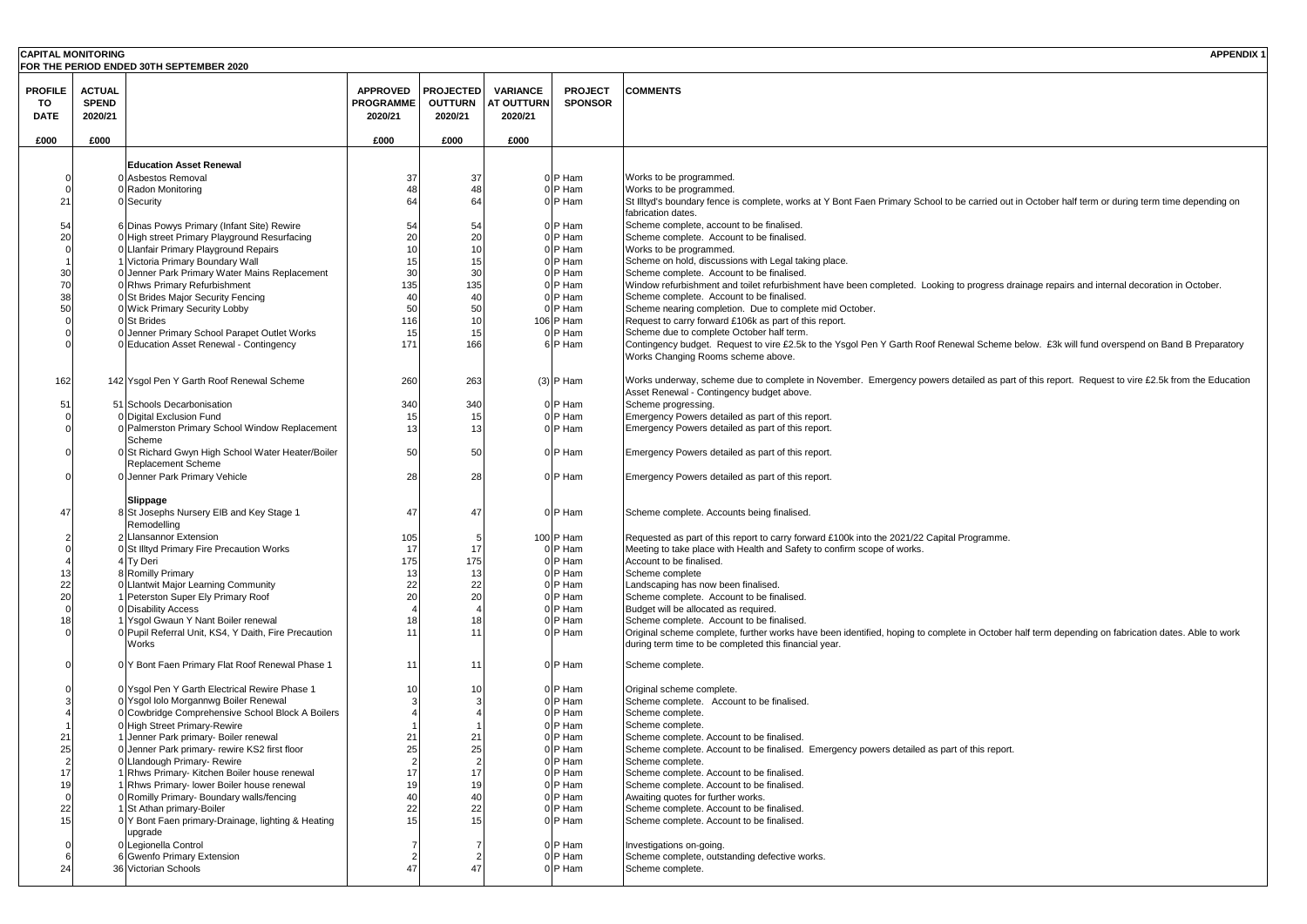| <b>CAPITAL MONITORING</b> |               | FOR THE PERIOD ENDED 30TH SEPTEMBER 2020                                           |                     |                       |                   |                              | <b>APPENDIX 1</b>                                                                                                                                                                                                                           |
|---------------------------|---------------|------------------------------------------------------------------------------------|---------------------|-----------------------|-------------------|------------------------------|---------------------------------------------------------------------------------------------------------------------------------------------------------------------------------------------------------------------------------------------|
| <b>PROFILE</b>            | <b>ACTUAL</b> |                                                                                    | <b>APPROVED</b>     | <b>PROJECTED</b>      | <b>VARIANCE</b>   | <b>PROJECT</b>               | <b>COMMENTS</b>                                                                                                                                                                                                                             |
| TO                        | <b>SPEND</b>  |                                                                                    | <b>PROGRAMME</b>    | <b>OUTTURN</b>        | <b>AT OUTTURN</b> | <b>SPONSOR</b>               |                                                                                                                                                                                                                                             |
| <b>DATE</b>               | 2020/21       |                                                                                    | 2020/21             | 2020/21               | 2020/21           |                              |                                                                                                                                                                                                                                             |
| £000                      | £000          | S106 Slippage                                                                      | £000                | £000                  | £000              |                              |                                                                                                                                                                                                                                             |
| 38                        |               | 3 Wick Primary Nursery and Remodel of Building                                     | 38                  | 38                    |                   | 0 P Ham                      | Scheme complete. Account to be finalised.                                                                                                                                                                                                   |
|                           |               | 2 Dinas Powys Primary - External learning area and<br>internal alterations         |                     |                       |                   | 0 P Ham                      | Scheme complete. Account to be finalised.                                                                                                                                                                                                   |
| $\overline{1}$<br>18,459  | 16,670        | St Andrews New Demountable                                                         | 15<br>57,202        | 15<br>57,059          | 143               | 0 P Ham                      | Scheme complete. Account to be finalised.                                                                                                                                                                                                   |
|                           |               | <b>Catering Service</b>                                                            |                     |                       |                   |                              |                                                                                                                                                                                                                                             |
|                           |               | 0 Jenner Park Water Boiler                                                         | 3                   |                       |                   | 0 P Ham                      | Scheme complete. Account to be finalised.                                                                                                                                                                                                   |
| 17                        |               | <b>Library Service</b><br>0 Barry Library Boilers                                  | 17                  | 17                    |                   | 0 P Ham                      | Scheme complete. Account to be finalised.                                                                                                                                                                                                   |
|                           |               | 0 Penarth Library Refurbishment                                                    | 170                 | 170                   |                   | 0 P Ham                      | Emergency Powers detailed as part of this report.                                                                                                                                                                                           |
| 18,479                    |               | 16,670 Total Directorate of Learning and Skills                                    | 57,392              | 57,249                | 143               |                              |                                                                                                                                                                                                                                             |
|                           |               | Directorate of Social Services                                                     |                     |                       |                   |                              |                                                                                                                                                                                                                                             |
|                           |               | <b>Adult Services</b>                                                              |                     |                       |                   |                              |                                                                                                                                                                                                                                             |
|                           |               | 0 Radon<br>9 Ty Dyfan and Cartref Dementia Improvements                            | 10<br>244           | 10<br>244             |                   | 0 A Phillips<br>0 A Phillips | Works to be programmed.<br>Contractors have been appointed. Due to start on site mid October.                                                                                                                                               |
|                           |               |                                                                                    |                     |                       |                   |                              |                                                                                                                                                                                                                                             |
|                           |               | Slippage<br>5 Ty Dewi Sant Electrical Upgrade- Asset Renewal                       | 32                  | 32                    |                   | 0 A Phillips                 | Continuation of last years scheme. Emergency powers detailed as part of this report.                                                                                                                                                        |
| 90                        |               | 27 Southways Replace fixed vanity units, basins and                                | 103                 | 103                   |                   | 0 A Phillips                 | Scheme on site, due to complete mid October.                                                                                                                                                                                                |
|                           |               | plumbing/TMV valves Southway                                                       |                     |                       |                   |                              |                                                                                                                                                                                                                                             |
|                           |               | 0 ICT Infrastructure<br>5 IT Developments in Homes                                 | 100<br>13           | 100<br>1 <sup>5</sup> |                   | 0 A Phillips<br>0 A Phillips | To be allocated.<br>Continuation of last years scheme.                                                                                                                                                                                      |
|                           |               | 1 External Ground works, Youth Offending and<br>Cartref Porthceri buildings        | $\Omega$            |                       |                   | (1) A Phillips               | Overspend to be funded from revenue.                                                                                                                                                                                                        |
|                           |               | 1 Hen Goleg Day Centre Lighting Upgrade                                            | $\Omega$            |                       |                   | (1) A Phillips               | Overspend to be funded from revenue.                                                                                                                                                                                                        |
|                           |               | ICF                                                                                |                     |                       |                   |                              |                                                                                                                                                                                                                                             |
| 116                       |               | 62 ICF Ty Dewi Sant                                                                | 116                 | 116                   |                   | 0 A Phillips                 | Scheme complete. Account to be finalised.                                                                                                                                                                                                   |
|                           |               | 0 ICF Southway -Dementia Friendly Environment<br>1 ICF- Ty Dyfan                   | 9<br>$\overline{2}$ |                       |                   | 0 A Phillips<br>0 A Phillips | Continuation of last years scheme.<br>Scheme complete.                                                                                                                                                                                      |
|                           |               | 0 ICF- Transition Smart House                                                      | 252                 | 252                   |                   | 0 S Clifton                  | Tenders have been returned, appointment of contractor is imminent.                                                                                                                                                                          |
| 227                       | 111           | ICF Southway Community Facility                                                    | 19<br>900           | 19<br>902             |                   | 0 A Phillips                 | Purchase order has been raised for the fencing and ground works.                                                                                                                                                                            |
|                           |               |                                                                                    |                     |                       |                   |                              |                                                                                                                                                                                                                                             |
|                           |               | <b>Children's Services</b><br>0 Flying Start - Cylch Meithrin Pili Pala - New play | 43                  | 43                    |                   | 0 R Evans                    | Welsh Government grant. Work has started on the outdoor area over the summer period in regards to building a wall and removing ground work from the                                                                                         |
|                           |               | area<br>0 Flying Start - External path, kitchen improvements                       | 40                  | 40                    |                   | 0 R Evans                    | area. Unfortunately due to unavailability of materials nationwide the work was halted.<br>Welsh Government grant, the canopy is complete, awaiting delivery of the post guards. A quote has been provided for the external path and kitchen |
|                           |               | and provision of a canopy                                                          |                     |                       |                   |                              | improvements, hoping to progress this work shortly.                                                                                                                                                                                         |
|                           |               | 0 Flying Start - Gibbonsdown, Skomer Road<br>Extension                             | 52                  | 52                    |                   | 0 R Evans                    | Welsh Government grant. Architect plans have been drawn up, approved and submitted for planning approval.                                                                                                                                   |
|                           | $\Omega$      |                                                                                    | 135                 | 135                   |                   |                              |                                                                                                                                                                                                                                             |
|                           |               | <b>Youth Offending Service</b>                                                     |                     |                       |                   |                              |                                                                                                                                                                                                                                             |
| 15                        |               | Slippage<br>0 YOS Building Gas Mains Renewal                                       | 15                  | 15                    |                   | 0 R Evans                    | Scheme complete, account to be finalised.                                                                                                                                                                                                   |
| 15                        |               |                                                                                    | 15                  | 15                    |                   |                              |                                                                                                                                                                                                                                             |
| 242                       |               | 111 Total Directorate of Social Services                                           | 1,050               | 1,052                 | $-2$              |                              |                                                                                                                                                                                                                                             |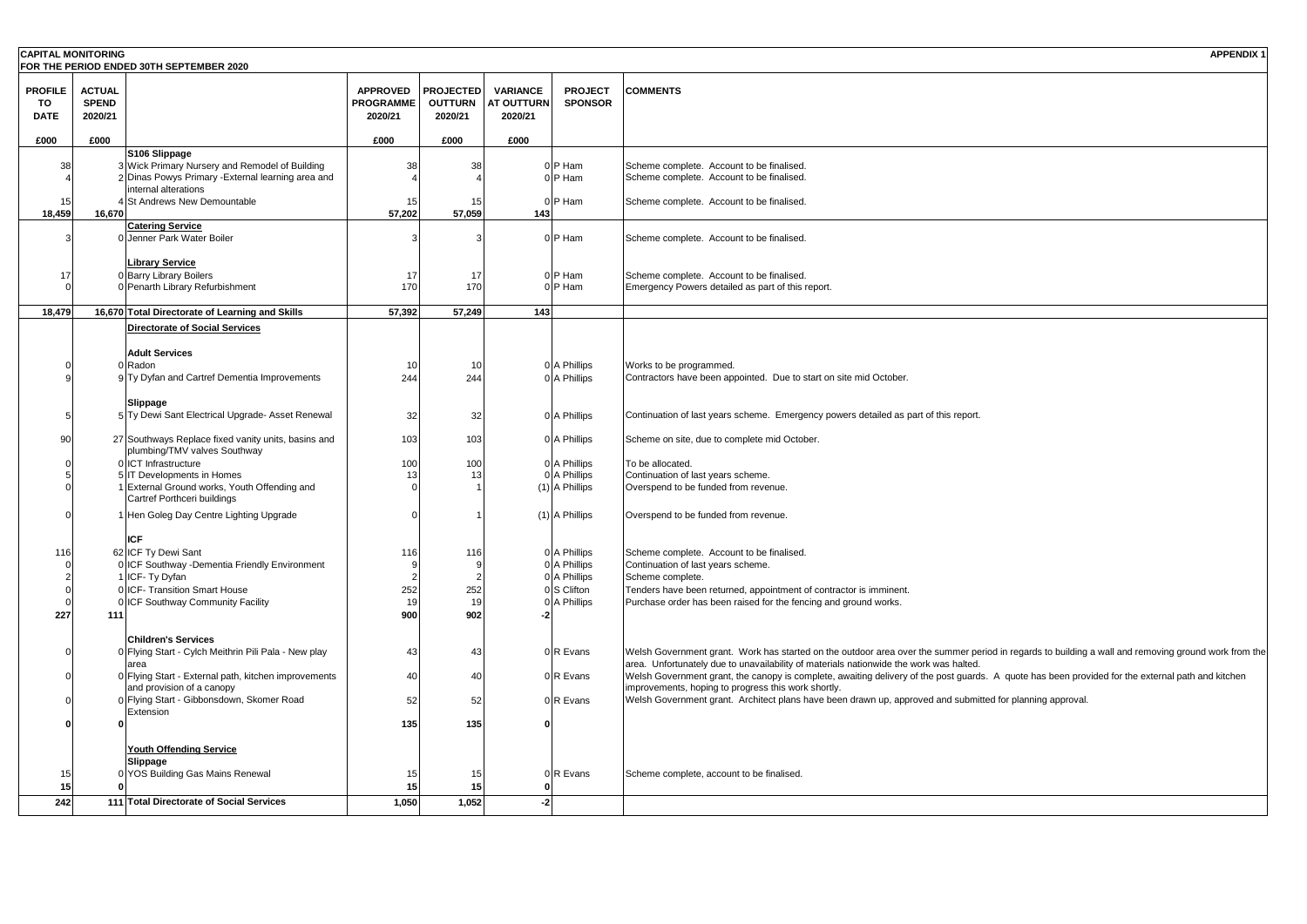| <b>CAPITAL MONITORING</b>           |                                          | FOR THE PERIOD ENDED 30TH SEPTEMBER 2020                                          |                                                |                                               |                                                 |                                  | <b>APPENDIX 1</b>                                                                                                                                                                                                                                                       |
|-------------------------------------|------------------------------------------|-----------------------------------------------------------------------------------|------------------------------------------------|-----------------------------------------------|-------------------------------------------------|----------------------------------|-------------------------------------------------------------------------------------------------------------------------------------------------------------------------------------------------------------------------------------------------------------------------|
| <b>PROFILE</b><br>TO<br><b>DATE</b> | <b>ACTUAL</b><br><b>SPEND</b><br>2020/21 |                                                                                   | <b>APPROVED</b><br><b>PROGRAMME</b><br>2020/21 | <b>PROJECTED</b><br><b>OUTTURN</b><br>2020/21 | <b>VARIANCE</b><br><b>AT OUTTURN</b><br>2020/21 | <b>PROJECT</b><br><b>SPONSOR</b> | <b>COMMENTS</b>                                                                                                                                                                                                                                                         |
| £000                                | £000                                     |                                                                                   | £000                                           | £000                                          | £000                                            |                                  |                                                                                                                                                                                                                                                                         |
|                                     |                                          | Directorate of Environment and Housing                                            |                                                |                                               |                                                 |                                  |                                                                                                                                                                                                                                                                         |
|                                     |                                          | <b>Housing Improvement Programme</b>                                              |                                                |                                               |                                                 |                                  |                                                                                                                                                                                                                                                                         |
| $\Omega$                            |                                          | 0 HRA Internal Works                                                              | 1,080                                          | 1,080                                         |                                                 | 0 M Punter                       | Planned internal upgrades have been put on hold, with only emergency and void property maintenance of WHQS being undertaken e.g. Kitchens,<br>bathrooms, rewires and heating systems.                                                                                   |
| 154                                 |                                          | 143 HRA External Works<br>12 Individual Schemes                                   | 2,103<br>2,703                                 | 2,103<br>1,703                                |                                                 | 0 M Punter<br>1,000 M Punter     | Continuation of installation of windows & doors, roof replacements, wall repairs and Airey properties refurbishment.<br>Delivery of individual schemes. Start dates delayed due to Covid-19 lockdown & ecology compliance. Request to carry forward £1m as part of this |
|                                     |                                          |                                                                                   |                                                |                                               |                                                 |                                  | report.                                                                                                                                                                                                                                                                 |
| 557                                 |                                          | 296 Energy Efficiency                                                             | 2,229                                          | 2,229                                         |                                                 | 0 M Punter                       | Continuation of External Wall Insulation projects.                                                                                                                                                                                                                      |
| 61<br>195                           |                                          | 1 Emergency Works<br>178 Aids and Adaptations                                     | 42'<br>485                                     | 421<br>485                                    |                                                 | 0 M Punter<br><b>DIM Punter</b>  | Emergency works schemes i.e. Building works to resolve property structural and damp issues.<br>Continuation of the adapted extension scheme and other major adaptions.                                                                                                  |
| 280                                 |                                          | 39 Common Parts                                                                   | 2,685                                          | 1,685                                         |                                                 | 1,000 M Punter                   | Delivery of the fire safety management upgrade works and communal area improvements. Delays experienced in procuring the internal & external                                                                                                                            |
|                                     |                                          |                                                                                   |                                                |                                               |                                                 |                                  | common part improvements due to Covid-19. Request to carry forward £1m as part of this report.                                                                                                                                                                          |
| 545                                 |                                          | 124 Environmental Improvements                                                    | 2,121                                          | 1,821                                         |                                                 | 300 M Punter                     | On-going works to the Buttrills Estate, Margaret Avenue Gardens and Highway Maintenance Schemes. Delays in projects starting due to covid-19                                                                                                                            |
| 1,733                               |                                          | 888 New Build                                                                     | 8,697                                          | 8,697                                         |                                                 | 0 M Punter                       | lockdown. Request to carry forward £300k as part of this report.<br>Continuation of Holm View/Breacon Court, new start on sites at Hayes Road and Civic Amenity site, Barry, along with feasibility works for new schemes                                               |
|                                     |                                          |                                                                                   |                                                |                                               |                                                 |                                  | and acquisition of properties/land                                                                                                                                                                                                                                      |
| 3,525                               | 1,681                                    |                                                                                   | 22,524                                         | 20,224                                        | 2.300                                           |                                  |                                                                                                                                                                                                                                                                         |
|                                     |                                          | <b>Community Safety</b>                                                           |                                                |                                               |                                                 |                                  |                                                                                                                                                                                                                                                                         |
|                                     |                                          | <b>Additional In Year Capital Funding</b>                                         |                                                |                                               |                                                 |                                  |                                                                                                                                                                                                                                                                         |
|                                     |                                          | 0 Community Safety Improvements                                                   | 10                                             |                                               |                                                 | 10 M Punter                      | Request to carry forward and vire £10k to the Upgrade of CCTV System scheme below in the 2021/22 Capital Programme                                                                                                                                                      |
|                                     | 25                                       | 25 Upgrade of CCTV system                                                         | 370<br>380                                     | 35<br>35                                      | 345                                             | 335 M Punter                     | Request to carry forward £335k as part of this report.                                                                                                                                                                                                                  |
|                                     |                                          |                                                                                   |                                                |                                               |                                                 |                                  |                                                                                                                                                                                                                                                                         |
|                                     |                                          | <b>Public Housing</b>                                                             |                                                |                                               |                                                 |                                  |                                                                                                                                                                                                                                                                         |
|                                     |                                          | 0 Community POD Penarth                                                           |                                                |                                               |                                                 | 0 N Jones                        | Scheme complete.                                                                                                                                                                                                                                                        |
|                                     |                                          |                                                                                   |                                                |                                               |                                                 |                                  |                                                                                                                                                                                                                                                                         |
|                                     |                                          |                                                                                   |                                                |                                               |                                                 |                                  |                                                                                                                                                                                                                                                                         |
|                                     |                                          | <b>Neighbourhood and Transport Services</b><br><b>Asset Renewal</b>               |                                                |                                               |                                                 |                                  |                                                                                                                                                                                                                                                                         |
|                                     |                                          | 0 Highways Structures                                                             | 90                                             | 90                                            |                                                 | 0 M Clogg                        | Works include repairs to the bridge in Alexandra Park Penarth and fence improvement works at Cowbridge bypass.                                                                                                                                                          |
|                                     |                                          | 2 Neighbourhood Services buildings for compliance                                 | 60                                             | 61                                            |                                                 | (1) D Knevett                    | Scheme includes works to Cadoxton Moors Community Centre and Cwmtalwg Community Centre. Request to vire £9k from the Community Centre                                                                                                                                   |
|                                     |                                          | issues and community centres                                                      |                                                |                                               |                                                 |                                  | works scheme below. Request to reduce this budget by £8k as part of this report.                                                                                                                                                                                        |
|                                     |                                          | 0 Bus Shelters                                                                    | 30                                             | 30                                            |                                                 | 0 K Phillips                     | Works will commence in quarter 4.                                                                                                                                                                                                                                       |
|                                     |                                          | 0 Replacement Variable Message Signs<br>0 Esplanade reinforcement at Barry Island | 14                                             | $\mathcal{C}$<br>14                           |                                                 | 14 M Clogg<br>$(14)$ M Clogg     | Request to vire this budget to a new scheme called Esplanade reinforcement at Barry Island.<br>Request to vire this budget from the Replacement Variable Message Signs scheme above.                                                                                    |
|                                     |                                          | 0 Bay 5 Works                                                                     | 16                                             | 16                                            |                                                 | 0 E Reed                         | Works complete apart from snagging.                                                                                                                                                                                                                                     |
|                                     |                                          | 22 Coastal Infrastructure                                                         | 50                                             | 50                                            |                                                 | 0 E Reed                         | Works at Barry Island and Jacksons Bay are complete. Works at Southerndown cess pit are imminent.                                                                                                                                                                       |
|                                     |                                          | 0 Public Convenience                                                              | 36                                             | 36                                            |                                                 | 0 E Reed                         | Works will include Improvements to Ogmore & Italian Gardens public convenience. Scheme has commenced.                                                                                                                                                                   |
|                                     |                                          | 0 Penarth Parks Welfare Facility                                                  | 29                                             | 29                                            |                                                 | 0 E Reed                         | Green flag park. Using existing building in Alexandra Park. Scheme has commenced.                                                                                                                                                                                       |
| 82                                  |                                          | 0 Coast Protection and Land Drainage General<br>54 Flood Risk Management          | 110<br>213                                     | 110<br>213                                    |                                                 | 0 M Clogg<br>0 M Clogg           | Works to be programmed.<br>Realigning works are progressing.                                                                                                                                                                                                            |
| $\Omega$                            |                                          | 19 Small Scale Works Grant                                                        | 99                                             | 99                                            |                                                 | 0 M Clogg                        | Scheme includes works at Colwinston, Peterson and Picton Road.                                                                                                                                                                                                          |
|                                     |                                          |                                                                                   |                                                |                                               |                                                 |                                  |                                                                                                                                                                                                                                                                         |
| 528                                 |                                          | 538 Visible Services Highway Improvements                                         | 825                                            | 825                                           |                                                 | 0 M Clogg                        | This is part of a 3 year plan for resurfacing                                                                                                                                                                                                                           |
| 235                                 |                                          | 0 Additional Highway Resurfacing<br>235 WG Highway Refurbishment Fund             | 210<br>752                                     | 210<br>752                                    |                                                 | 0 M Clogg<br>0 M Clogg           | This is part of a 3 year plan for resurfacing<br>Capital grant funding for Local Authority roads refurbishment.                                                                                                                                                         |
|                                     |                                          | 0 Resurfacing at Port Road West from Cwm Ciddy to                                 | 22                                             | 22                                            |                                                 | 0 M Clogg                        | Scheme complete.                                                                                                                                                                                                                                                        |
|                                     |                                          | Dragon's Tail Roundabout                                                          |                                                |                                               |                                                 |                                  |                                                                                                                                                                                                                                                                         |
|                                     |                                          | 3 Street Lighting Energy Reduction Strategy                                       | 2,289                                          | 2,289                                         |                                                 | 0 M Clogg                        | Lantern supply contract awarded with 8 week led-in to delivery, incorporating upgraded 4g CMS system which will not delay delivery. Tenders returned                                                                                                                    |
|                                     |                                          |                                                                                   |                                                |                                               |                                                 |                                  | and contract has been awarded.                                                                                                                                                                                                                                          |
|                                     |                                          | 0 Car Park Pay & Display Machines                                                 | 257                                            | 257                                           |                                                 | 0 E Reed                         | Tender accepted, contract award due imminently. 5th October Report regarding roll out.                                                                                                                                                                                  |
|                                     |                                          | 0 Ogmore by Sea Car Park Refurbishment                                            | 90                                             | 90                                            |                                                 | 0 E Reed                         | Engaged with specialist supplier / installer for design and quotation of ANPR rising bollard system, consultation undertaken with land owner's                                                                                                                          |
|                                     |                                          |                                                                                   |                                                |                                               |                                                 |                                  | representative, Commoners and residents. Emergency services to be consulted and detailed design to follow.                                                                                                                                                              |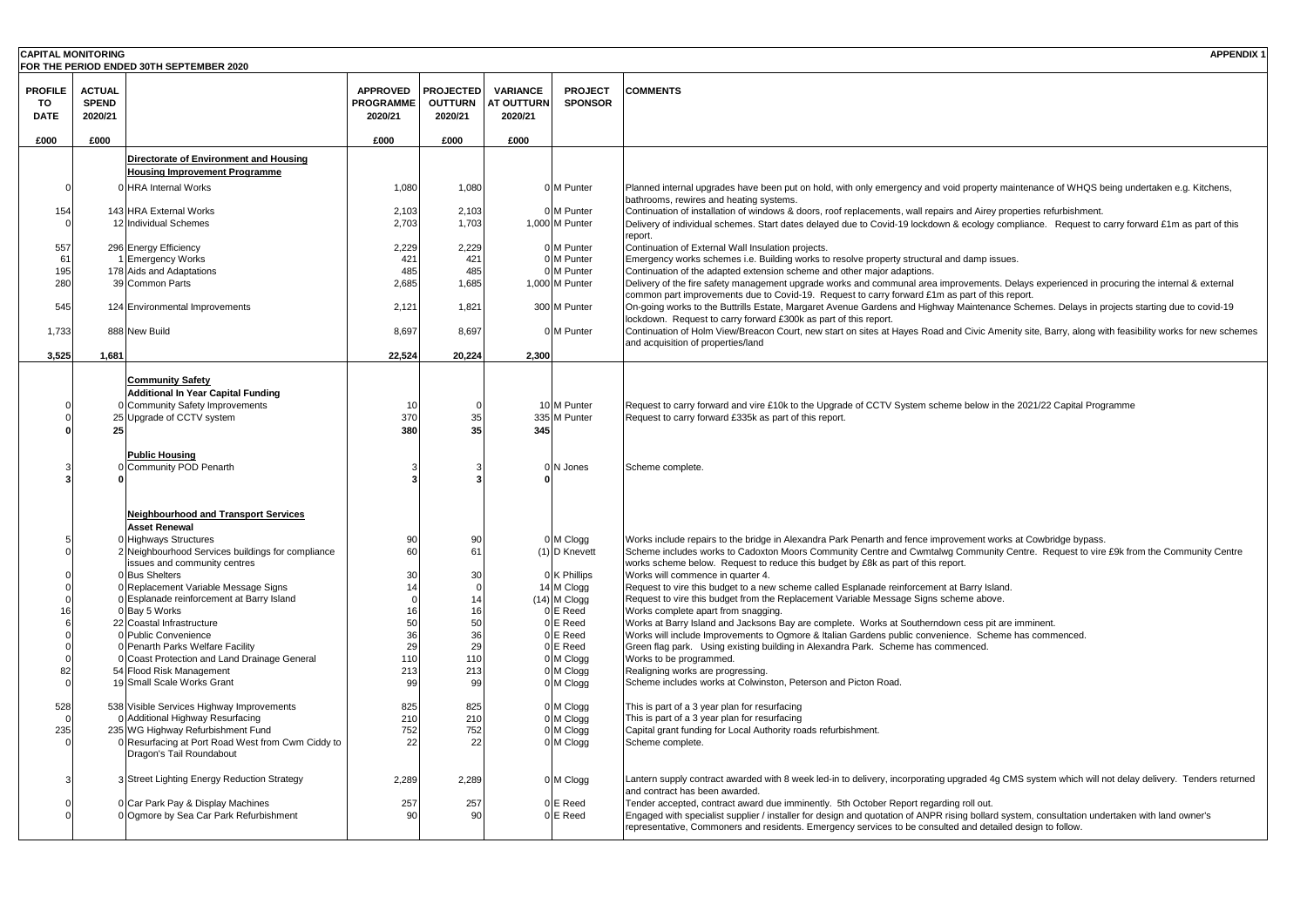| <b>CAPITAL MONITORING</b> |               |                                                                                    |                  |                  |                   |                         | <b>APPENDIX 1</b>                                                                                                                                                                                            |
|---------------------------|---------------|------------------------------------------------------------------------------------|------------------|------------------|-------------------|-------------------------|--------------------------------------------------------------------------------------------------------------------------------------------------------------------------------------------------------------|
|                           |               | FOR THE PERIOD ENDED 30TH SEPTEMBER 2020                                           |                  |                  |                   |                         |                                                                                                                                                                                                              |
| <b>PROFILE</b>            | <b>ACTUAL</b> |                                                                                    | <b>APPROVED</b>  | <b>PROJECTED</b> | <b>VARIANCE</b>   | <b>PROJECT</b>          | <b>COMMENTS</b>                                                                                                                                                                                              |
| TO                        | <b>SPEND</b>  |                                                                                    | <b>PROGRAMME</b> | <b>OUTTURN</b>   | <b>AT OUTTURN</b> | <b>SPONSOR</b>          |                                                                                                                                                                                                              |
| <b>DATE</b>               | 2020/21       |                                                                                    | 2020/21          | 2020/21          | 2020/21           |                         |                                                                                                                                                                                                              |
|                           |               |                                                                                    |                  |                  |                   |                         |                                                                                                                                                                                                              |
| £000                      | £000          |                                                                                    | £000             | £000             | £000              |                         |                                                                                                                                                                                                              |
|                           |               |                                                                                    |                  |                  |                   |                         |                                                                                                                                                                                                              |
|                           |               | Slippage                                                                           |                  |                  |                   |                         |                                                                                                                                                                                                              |
| 21                        |               | 20 Dinas Powys Library Bridge                                                      | 128              | 128              |                   | 0 M Clogg               | Contractor on board, but main works delayed due to the need for a gas diversion. Tenders have now been returned and subject to suitable progress with                                                        |
|                           |               |                                                                                    |                  |                  |                   |                         | gas diversion it is hoped to commence structural works before end of year.                                                                                                                                   |
| 13                        |               | 0 Traffic Signal Upgrades<br>31 Dimming of Street Lighting/Fitting of LED lanterns | 75<br>497        | 75<br>497        |                   | 0 M Clogg               | Quotations have been received. Works to commence shortly.                                                                                                                                                    |
|                           |               |                                                                                    |                  |                  |                   | 0 M Clogg               | Replacement of bespoke and ornamental lanterns progressing as business case identified for specific areas, phased approach.                                                                                  |
|                           |               | 3 Street Lighting - Column replacement                                             | 247              | 247              |                   | 0 M Clogg               | Replaced columns in trial areas Penarth, had feedback from conservation group, decision made and specification written to procure columns and                                                                |
|                           |               |                                                                                    |                  |                  |                   |                         | lanterns.                                                                                                                                                                                                    |
|                           |               | 4 Coldbrook Flood Risk Management                                                  | $\Omega$         |                  |                   | (4) M Clogg             | Construction complete, sign off has been achieved with the reservoir panel engineer. Account to be finalised. Variation orders have been submitted                                                           |
|                           |               |                                                                                    |                  |                  |                   |                         | which will cover the majority of the overspend but are yet to be approved. The remainder will be funded from a revenue contribution.                                                                         |
|                           |               | 0 Provision of Dropped Kerbs                                                       | 25               | 25               |                   | 0 M Clogg               | Works are programmed to be carried out in quarter 3.                                                                                                                                                         |
| 55                        |               | 0 Mobile Enforcement Vehicle                                                       | 55               | 55               |                   | 0 E Reed                | Scheme complete, account to be finalised.                                                                                                                                                                    |
|                           |               | 1 Boverton Flooding                                                                | 47               | 47               |                   | 0 M Clogg               | Welsh Water remedial works have been identified as outstanding following the completion of the Boverton Flood Alleviation scheme, negotiations are<br>currently ongoing with the contractor and Welsh Water. |
|                           |               | 0 Llanmaes Flood Management Scheme                                                 | 61               | 61               |                   | 0 M Clogg               | Landowner negotiations are ongoing following the relaxation of lockdown, with ground investigations and topographic surveys recently undertaken to                                                           |
|                           |               |                                                                                    |                  |                  |                   |                         | inform a realignment of the western conveyance channel. Detailed design is ongoing and programmed for completion early in 2021. Outstanding work to                                                          |
|                           |               |                                                                                    |                  |                  |                   |                         | obtain planning and procure the construction phase is on hold pending the acceptance of variation orders by Welsh Government.                                                                                |
|                           |               |                                                                                    |                  |                  |                   |                         |                                                                                                                                                                                                              |
| 50                        |               | 3 Cross Common Bridge<br>0 Murchfield Access Bridge                                | 71<br>27         | 71<br>10         |                   | 0 M Clogg<br>17 M Clogg | Scheme nearing completion.<br>Been out to Tender, have not awarded yet. Brown trout are spawning restricting and preventing access to river to commence works until next Spring                              |
|                           |               |                                                                                    |                  |                  |                   |                         | 2021. Request to carry forward £17k into the 2021/22 Capital Programme as part of this report.                                                                                                               |
|                           |               |                                                                                    |                  |                  |                   |                         |                                                                                                                                                                                                              |
| 87                        |               | 87 LTF- Barry Docks Interchange                                                    | 361              | 361              |                   | 0 K Phillips            | Grant funded scheme. WeITAG Stage 3 study being undertaken by Consultants. The programme envisages reporting of the stage 3 Report around                                                                    |
|                           |               |                                                                                    |                  |                  |                   |                         | march next year.                                                                                                                                                                                             |
| 46                        |               | 46 LTF M4 to Cardiff Airport Transport Network                                     | 604              | 517              |                   | 87 E Reed               | Welsh Government Grant. Public consultation on WeITAG Stage Two Plus study started on 30th September and finishes on 23rd December. It is                                                                    |
|                           |               | Scheme                                                                             |                  |                  |                   |                         | requested to reduce this budget by £87k as part of this report.                                                                                                                                              |
|                           |               | 0 LTNF Electronic Bus Stop Information Displays                                    | 180              | 180              |                   | 0 K Phillips            | Welsh Government grant. Cabinet report being written to gain approval for procurement.                                                                                                                       |
| 10                        |               | 5 LTNF Strategic Bus Stop Upgrades - Barry                                         | 100              | 100              |                   | 0 K Phillips            | Welsh Government grant. Works to be completed by end of financial year.                                                                                                                                      |
|                           |               | 0 SRIC - St Athan Active Travel Route Design                                       | 186              | 186              |                   | 0 K Phillips            | Welsh Government grant. Cycleway, footway design. Works on site, anticipated to complete in quarter 4.                                                                                                       |
| 172                       |               | 54 Local Sustainable Transport COVID Response                                      | 221              | 221              |                   | 0 E Reed                | Welsh Government grant. Scheme progressing.                                                                                                                                                                  |
| 66                        |               | 44 Core Active Travel Fund allocation                                              | 441              | 441              |                   | 0 E Reed                | Welsh Government grant. Scheme progressing. Works include feasibility and design of Active Travel Routes, cycle shelters and purchase of balance                                                             |
|                           |               |                                                                                    |                  |                  |                   |                         | bikes for schools.                                                                                                                                                                                           |
|                           |               | 0 WELTAG Stage 3 Cogan Station Penarth<br>Slippage                                 | 270              | 270              |                   | 0 E Reed                | Emergency Powers detailed as part of this report.                                                                                                                                                            |
|                           |               | 1 LTF- Cardiff/Vale of Glamorgan Coastal sustainable                               | 117              |                  |                   | 116 E Reed              | Welsh Government grant. Scheme complete. Requested to reduce this budget by £116k as part of this report.                                                                                                    |
|                           |               | transport corridor                                                                 |                  |                  |                   |                         |                                                                                                                                                                                                              |
|                           |               | 0 WelTAG Stage 2 Study Dinas Powys Transport                                       | $\overline{2}$   |                  |                   | 0 E Reed                | Continuation of previous years scheme.                                                                                                                                                                       |
|                           |               | Network                                                                            |                  |                  |                   |                         |                                                                                                                                                                                                              |
| 17                        |               | 17 Safe Routes in Communities - Porthkerry                                         | 17               | 17               |                   | 0 E Reed                | Welsh Government grant. Scheme complete.                                                                                                                                                                     |
|                           |               | Rd/Romilly Road/Windsor Rd                                                         |                  |                  |                   |                         |                                                                                                                                                                                                              |
| 64                        |               | 65 Road Safety capital -A4055 Cardiff Road                                         | 64<br>35         | 65<br>35         |                   | $(1)$ E Reed            | Welsh Government grant. Scheme complete. Overspend to be funded from revenue.                                                                                                                                |
| 35                        |               | 35 Road Safety capital -B4270 Floodgate Roundabout<br>to Nash Corner               |                  |                  |                   | 0 E Reed                | Welsh Government grant. Scheme complete.                                                                                                                                                                     |
| 29                        |               | 27 A48 Strategic Corridor and Other Primary Bus                                    | 29               | 29               |                   | 0 E Reed                | S106. Scheme complete.                                                                                                                                                                                       |
|                           |               | Stops                                                                              |                  |                  |                   |                         |                                                                                                                                                                                                              |
|                           |               | 0 WelTAG 1 Study Transport Link from the Five Mile                                 | 15               | 15               |                   | 0 E Reed                | Scheme to be programmed.                                                                                                                                                                                     |
|                           |               | Lane to Cardiff Airport                                                            |                  |                  |                   |                         |                                                                                                                                                                                                              |
| 1.552                     | 1.316         |                                                                                    | 9.067            | 8.853            | 214               |                         |                                                                                                                                                                                                              |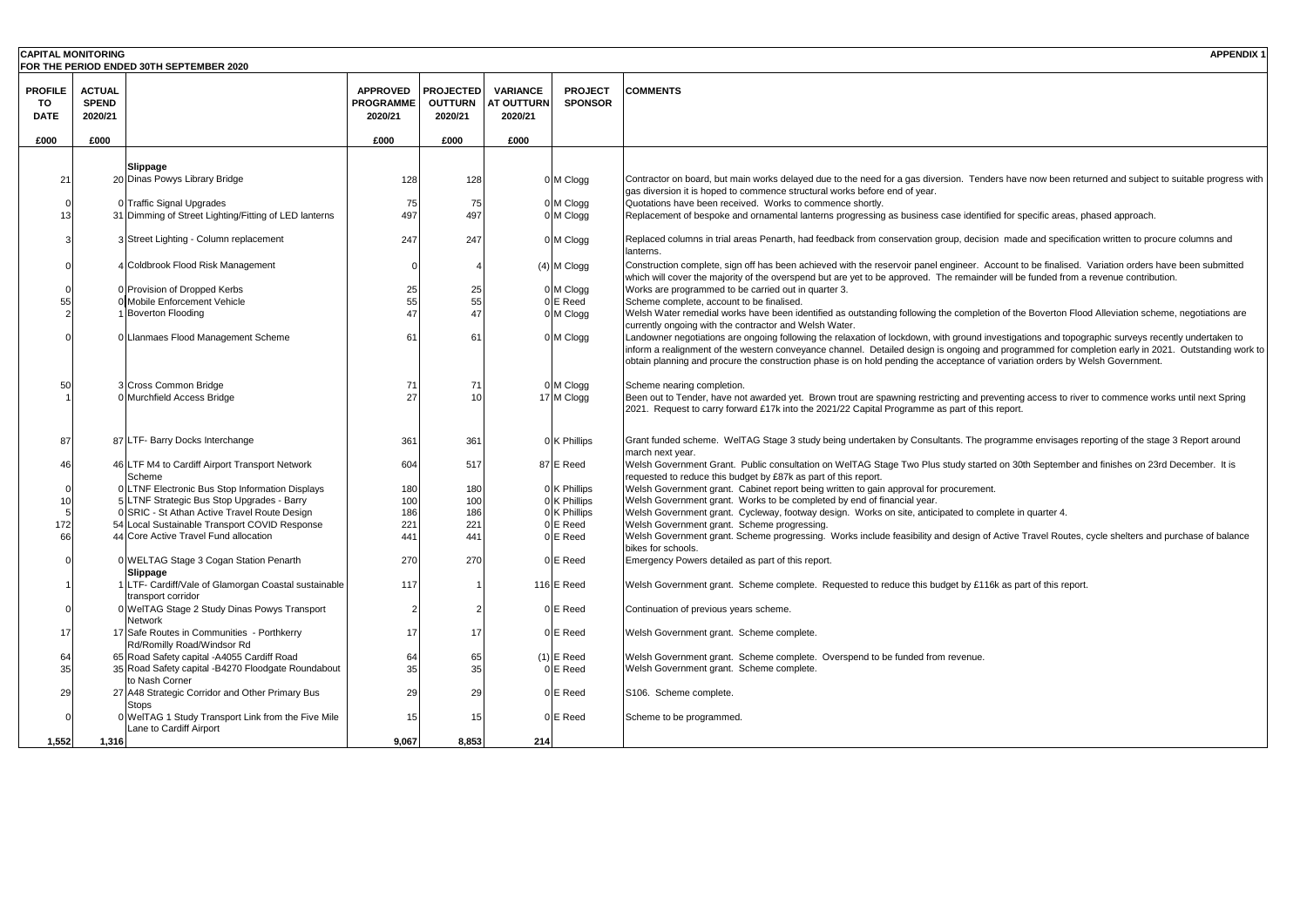| <b>CAPITAL MONITORING</b>           |                                          | FOR THE PERIOD ENDED 30TH SEPTEMBER 2020                                                               |                                                |                                               |                                                 |                                  | <b>APPENDIX 1</b>                                                                                                                                                                                                                                                                                      |
|-------------------------------------|------------------------------------------|--------------------------------------------------------------------------------------------------------|------------------------------------------------|-----------------------------------------------|-------------------------------------------------|----------------------------------|--------------------------------------------------------------------------------------------------------------------------------------------------------------------------------------------------------------------------------------------------------------------------------------------------------|
| <b>PROFILE</b><br>TO<br><b>DATE</b> | <b>ACTUAL</b><br><b>SPEND</b><br>2020/21 |                                                                                                        | <b>APPROVED</b><br><b>PROGRAMME</b><br>2020/21 | <b>PROJECTED</b><br><b>OUTTURN</b><br>2020/21 | <b>VARIANCE</b><br><b>AT OUTTURN</b><br>2020/21 | <b>PROJECT</b><br><b>SPONSOR</b> | <b>COMMENTS</b>                                                                                                                                                                                                                                                                                        |
| £000                                | £000                                     |                                                                                                        | £000                                           | £000                                          | £000                                            |                                  |                                                                                                                                                                                                                                                                                                        |
|                                     |                                          | S106 Schemes                                                                                           |                                                |                                               |                                                 |                                  |                                                                                                                                                                                                                                                                                                        |
| 47                                  |                                          | 5 Rhoose Sustainable Transport                                                                         | 495                                            | 495                                           |                                                 | 0 K Phillips                     | Walking, cycling and public transport improvements funded by S106. Scheme due to start on site January 21.                                                                                                                                                                                             |
| 105                                 |                                          | 105 Improve Pedestrian movements along Treharne                                                        | 105                                            | 105                                           |                                                 | 0 M Clogg                        | Scheme complete.                                                                                                                                                                                                                                                                                       |
| 85                                  |                                          | Road<br>84 Wick Sustainable Transport                                                                  | 166                                            | 166                                           |                                                 | 0 K Phillips                     | Construction of controlled crossing on St Brides Road and footway upgrades, including drop kerbs. Phase 1 has been completed pedestrian crossing on<br>the main road, SuDS application requires resubmitting to complete phase 2.                                                                      |
|                                     |                                          | 2 Nordale Road/Bedford Rise Bridge Lighting<br>Scheme                                                  | 25                                             | 25                                            |                                                 | 0 N Thomas                       | Works programmed for quarter 3.                                                                                                                                                                                                                                                                        |
|                                     |                                          | 2 Penarth Heights Sustainable Transport                                                                | 25                                             | 25                                            |                                                 | 0 E Reed                         | 5 docking station have been installed. It is anticipated to launch the nextbike scheme by the end of October.                                                                                                                                                                                          |
|                                     |                                          | Ystradowen Sustainable Transport Improvements<br>0 Improvement works to the footpath infrastructure on |                                                |                                               |                                                 | 0 K Phillips<br>0 E Reed         | Scheme complete.<br>Scheme complete.                                                                                                                                                                                                                                                                   |
|                                     |                                          | Old Port Road, Wenvoe                                                                                  |                                                |                                               |                                                 |                                  |                                                                                                                                                                                                                                                                                                        |
|                                     |                                          | 0 Ogmore by Sea/St Brides Major Sustainable<br><b>Transport Improvements</b>                           |                                                |                                               |                                                 | 0 K Phillips                     | Scheme complete.                                                                                                                                                                                                                                                                                       |
| 247                                 | 199                                      |                                                                                                        | 824                                            | 824                                           |                                                 |                                  |                                                                                                                                                                                                                                                                                                        |
|                                     |                                          | Leisure & Tourism                                                                                      |                                                |                                               |                                                 |                                  |                                                                                                                                                                                                                                                                                                        |
|                                     |                                          | 8 Penarth Leisure Centre, Boiler Renewal                                                               | 350                                            | 350                                           |                                                 | 0 D Knevett                      | Works due to commence in November.                                                                                                                                                                                                                                                                     |
| $\Omega$                            |                                          | 0 Penarth Leisure Centre, Lift Renewal                                                                 | 50                                             | 50                                            |                                                 | 0 D Knevett                      | Works due to commence in November.                                                                                                                                                                                                                                                                     |
| 28                                  |                                          | 0 Llantwit Major Leisure Centre, Lift Renewal<br>28 Cowbridge Leisure Centre Replacement water         | 50<br>32                                       | 50<br>32                                      |                                                 | 0 D Knevett<br>0 L Cross         | Works due to commence in November.<br>Scheme complete.                                                                                                                                                                                                                                                 |
|                                     |                                          | heaters/replacement flue                                                                               |                                                |                                               |                                                 |                                  |                                                                                                                                                                                                                                                                                                        |
|                                     |                                          | Slippage                                                                                               |                                                |                                               |                                                 |                                  |                                                                                                                                                                                                                                                                                                        |
| 236                                 |                                          | 210 Capital Bid - Electrical Rewire Barry & Penarth<br>Leisure Centres                                 | 854                                            | 520                                           |                                                 | 334 D Knevett                    | Scheme complete. Request to reduce this budget by £334k as part of this report.                                                                                                                                                                                                                        |
|                                     |                                          | 0 Barry Leisure Centre Hall Floor                                                                      | 200                                            | 200                                           |                                                 | 0 D Knevett                      | Works to commence after dry changing rooms complete. Works anticipated to start December dependant on contractor availability.                                                                                                                                                                         |
|                                     |                                          | 0 Cowbridge Leisure Centre Roofing                                                                     | 354                                            | 354                                           |                                                 | 0 D Knevett                      | Legacy Leisure have now confirmed they are in agreement with revised SALIX agreement. Quantity surveyor to carry out tender review/ draw up                                                                                                                                                            |
|                                     |                                          | 0 Barry Leisure Centre Dry Changing Rooms                                                              | 100                                            | 100                                           |                                                 | 0 D Knevett                      | contracts/ seek approvals.<br>Works due to commence October and complete in December.                                                                                                                                                                                                                  |
|                                     |                                          | 0 Barry and Penarth LC Upgrade Changing Rooms                                                          | 189                                            | 189                                           |                                                 | 0 D Knevett                      | Scheme complete, account to be finalised.                                                                                                                                                                                                                                                              |
|                                     |                                          | 0 Sports Wales Grant                                                                                   | 32                                             | 32                                            |                                                 | 0 D Knevett                      | New grant to fund swimming equipment. Scheme underway.                                                                                                                                                                                                                                                 |
|                                     |                                          | 0 Llantwit Major Leisure Centre - Rebuild brickwork                                                    | 80                                             | 80                                            |                                                 | 0 D Knevett                      | Scheme to be retendered.                                                                                                                                                                                                                                                                               |
|                                     |                                          | 0 Leisure Centre Refurbishment                                                                         | 26                                             | 26                                            |                                                 | 0 D Knevett                      | Structural repairs to Barry Leisure Centre viewing gallery complete.                                                                                                                                                                                                                                   |
|                                     |                                          | 0 Community Centres Works                                                                              |                                                |                                               |                                                 | 9 D Knevett                      | Request to vire £9k to the Neighbourhood Services buildings for compliance issues and community centres scheme above.                                                                                                                                                                                  |
| 272                                 | 246                                      |                                                                                                        | 2,326                                          | 1,983                                         | 343                                             |                                  |                                                                                                                                                                                                                                                                                                        |
|                                     |                                          | <b>Parks and Grounds Maintenance</b>                                                                   |                                                |                                               |                                                 |                                  |                                                                                                                                                                                                                                                                                                        |
|                                     |                                          | 6 Playground Refurbishment - Troes Play Area                                                           | 85                                             | 85                                            |                                                 | 0 A Sargent                      | Works to install drop kerbs complete. Tenders for works have been received and being assessed at present. Anticipate appointment of Contractor by<br>mid October. Suds approval required so anticipated start on site early 2021.                                                                      |
| 70                                  |                                          | 70 Cemetery Approach                                                                                   | 95                                             | 95                                            |                                                 | 0 J Dent                         | Scheme complete.                                                                                                                                                                                                                                                                                       |
|                                     |                                          | 0 Green Flag Parks                                                                                     | 12                                             | 12                                            |                                                 | 0 C Smith                        | Scheme to be programmed.                                                                                                                                                                                                                                                                               |
|                                     |                                          | 0 Asset Renewal                                                                                        |                                                |                                               |                                                 | 0 C Smith                        | Continuation of previous years scheme.                                                                                                                                                                                                                                                                 |
|                                     |                                          | 0 Flood lights Jenner Park Stadium                                                                     | 21                                             | 21                                            |                                                 | 0 D Knevett                      | Scheme anticipated to be complete by the end of November.                                                                                                                                                                                                                                              |
| 67                                  |                                          | 62 Playgrounds Refurbishment                                                                           | 67                                             | 67                                            |                                                 | 0 D Knevett                      | Scheme complete.                                                                                                                                                                                                                                                                                       |
| 143                                 | 138                                      |                                                                                                        | 287                                            | 287                                           |                                                 |                                  |                                                                                                                                                                                                                                                                                                        |
|                                     |                                          | <b>Waste Recycling and Coastal Management</b>                                                          |                                                |                                               |                                                 |                                  |                                                                                                                                                                                                                                                                                                        |
|                                     |                                          | 0 New Household Waste Recycling Western Vale                                                           | 555                                            | 555                                           |                                                 | 0 E Reed                         | Draft plans have been completed and expressions of interest returned for local land options. These are being appraised and a report to Cabinet will be<br>submitted highlighting the options in terms of rental or lease arrangements by Christmas.                                                    |
|                                     |                                          | 0 Resource Recovery Facility                                                                           | 1,498                                          | 1,498                                         |                                                 | 0 E Reed                         | Contribute towards costs of the waste transfer station.                                                                                                                                                                                                                                                |
|                                     |                                          | 0 Eastern Shelter Resurface Roof                                                                       | 122                                            | 122                                           |                                                 | 0 M Clogg                        | Scheme progressing. Works will include concrete repair's.                                                                                                                                                                                                                                              |
| 283                                 |                                          | 283 Waste Grant                                                                                        | 284                                            | 284                                           |                                                 | 0 E Reed                         | This element of the scheme is complete.                                                                                                                                                                                                                                                                |
| 27                                  |                                          | 27 Waste Grant WG 2019/20                                                                              | 2,367                                          | 2,367                                         |                                                 | 0 E Reed                         | The remaining funds will be used to fund the construction costs of the permanent waste transfer station. Contractors have now been appointed,<br>construction has been approved by Cabinet and legal have sent out the contract and conditions. Planning and Environmental permit applications will be |
|                                     |                                          |                                                                                                        |                                                |                                               |                                                 |                                  | submitted on completion of the drainage proposals due to be completed at the end of October 2020.                                                                                                                                                                                                      |
| 310                                 | 310                                      |                                                                                                        | 4,826                                          | 4,826                                         |                                                 |                                  |                                                                                                                                                                                                                                                                                                        |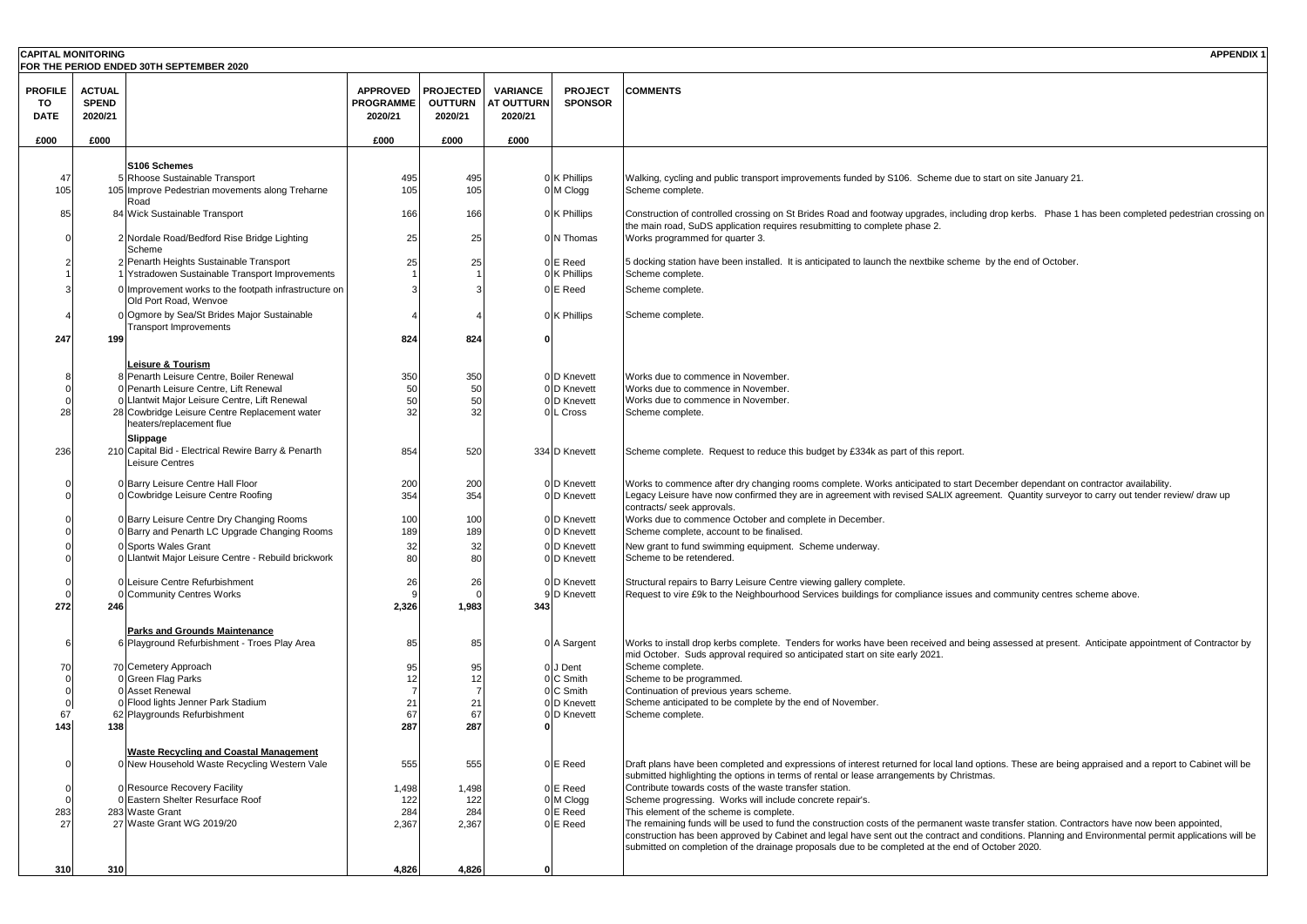| <b>CAPITAL MONITORING</b>           |                                          | FOR THE PERIOD ENDED 30TH SEPTEMBER 2020                                                                               |                                                |                                               |                                                 |                                    | <b>APPENDIX 1</b>                                                                                                                                                                                                                                                                                                                                                                                                                                                                                                                                                                                                    |
|-------------------------------------|------------------------------------------|------------------------------------------------------------------------------------------------------------------------|------------------------------------------------|-----------------------------------------------|-------------------------------------------------|------------------------------------|----------------------------------------------------------------------------------------------------------------------------------------------------------------------------------------------------------------------------------------------------------------------------------------------------------------------------------------------------------------------------------------------------------------------------------------------------------------------------------------------------------------------------------------------------------------------------------------------------------------------|
| <b>PROFILE</b><br>TO<br><b>DATE</b> | <b>ACTUAL</b><br><b>SPEND</b><br>2020/21 |                                                                                                                        | <b>APPROVED</b><br><b>PROGRAMME</b><br>2020/21 | <b>PROJECTED</b><br><b>OUTTURN</b><br>2020/21 | <b>VARIANCE</b><br><b>AT OUTTURN</b><br>2020/21 | <b>PROJECT</b><br><b>SPONSOR</b>   | <b>COMMENTS</b>                                                                                                                                                                                                                                                                                                                                                                                                                                                                                                                                                                                                      |
| £000                                | £000                                     |                                                                                                                        | £000                                           | £000                                          | £000                                            |                                    |                                                                                                                                                                                                                                                                                                                                                                                                                                                                                                                                                                                                                      |
| 1,131<br>1,131<br>3.655             | 1,131<br>3.340                           | <b>Fleet Management</b><br>1,131 Vehicles Renewal Fund<br>0 Electric Pool Cars                                         | 2,818<br>215<br>3,033<br>20.363                | 2,818<br>2,818<br>19.591                      | 215<br>772                                      | 0 K Phillips<br>215 E Reed         | Vehicle replacement programme.<br>Requested to remove this scheme from the 2020/21 Capital Programme as part of this report.                                                                                                                                                                                                                                                                                                                                                                                                                                                                                         |
| 7.183                               |                                          | 5,046 Total Directorate of Environment and Housing                                                                     | 43.270                                         | 39.853                                        | 3.417                                           |                                    |                                                                                                                                                                                                                                                                                                                                                                                                                                                                                                                                                                                                                      |
|                                     |                                          | Directorate of Managing Director & Resources<br><b>Regeneration &amp; Planning</b><br>4 Barry Regeneration Partnership | 711                                            | 711                                           |                                                 | 0 M Goldsworthy                    | The budget is required to develop and deliver a range of projects and programmes in Barry, which is identified as a Regeneration Area in the South East<br>Wales Regional Plan for Regeneration 2018-2021. The Welsh Government has aligned its Targeted Regeneration Investment fund to support the<br>delivery of strategic and thematic projects identified in the Regional Plan. Consideration is currently being given to using this budget to match fund<br>possible future land purchases to facilitate the coordinated redevelopment of key areas forming part of the Barry Town Centre Gateway Regeneration |
| 121                                 |                                          | 88 TRI Thematic Grants Programme                                                                                       | 930                                            | 930                                           |                                                 | 0 M Goldsworthy                    | Project.<br>The latest position for this budget was detailed in a Cabinet report on 21 September 2020.                                                                                                                                                                                                                                                                                                                                                                                                                                                                                                               |
|                                     |                                          | 7 Barry Making Waves Grant                                                                                             | 37                                             | 37                                            |                                                 | 0 P Chappell                       | Continuation of previous years scheme.                                                                                                                                                                                                                                                                                                                                                                                                                                                                                                                                                                               |
| 30                                  |                                          | 31 Hood Road Tunnel Lighting                                                                                           | 30                                             | 31                                            |                                                 | (1) P Chappell                     | Scheme complete, overspend to be funded from revenue.                                                                                                                                                                                                                                                                                                                                                                                                                                                                                                                                                                |
|                                     |                                          | 0 Cowbridge Livestock Market Regeneration Budget                                                                       | 150                                            | 150                                           |                                                 | 0 M Goldsworthy                    | Subject to statutory consents demolition work will commence in October/November of the former livestock market buildings and structures. The<br>ecology/bat surveys have now been completed and subject to statutory consents the project is due to commence initially with the removal of asbestos.<br>The demolition and clearance works are anticipated to be completed by the end of the calendar year.                                                                                                                                                                                                          |
|                                     |                                          | 4 Green Infrastructure Grant                                                                                           | 273                                            | 273                                           |                                                 | 0 P Chappell                       | Highways have completed trial pits and are undertaking detailed design. Contractor architect appointed to prepare planting details, Wildlife Trust<br>progressing with education and engagement works.                                                                                                                                                                                                                                                                                                                                                                                                               |
| 38                                  |                                          | 38 Local Nature Partnership Cymru Grant                                                                                | 71                                             | 71                                            |                                                 | 0 M Goldsworthy                    | Includes two schemes, environmental growth on your doorstep and greening the Council estate.                                                                                                                                                                                                                                                                                                                                                                                                                                                                                                                         |
|                                     |                                          | <b>Access Improvement Grant</b><br>7BSC <sub>2</sub>                                                                   | 73<br>348                                      | 73<br>408                                     |                                                 | M Goldsworthy<br>(60) P Chappell   | Grant for various schemes. Majority of works will be quarter 4. Emergency powers detailed as part of this report.<br>The design of the car park is being progressed with Highways. The Landscaping design is also being progressed with a view to obtaining quotes in<br>quarter 3, anticipating to be on site quarter 4. Anticipate to procure the fire stopping works in quarter 3 to be on site in quarter 4. Request to vire £60k<br>from Economic Stimulus within Local Authorities Grant scheme below.                                                                                                         |
|                                     |                                          | 6 Cosmeston Play Area                                                                                                  | 238                                            | 238                                           |                                                 | 0 M Goldsworthy                    | Waiting for planning permission and SUDS approval before works can commence. Hope to be on site in mid November and complete by end January<br>2021                                                                                                                                                                                                                                                                                                                                                                                                                                                                  |
|                                     |                                          | 3 All-weather parking spaces at Porthkerry Country<br>Park                                                             | 47                                             | 47                                            |                                                 | 0 M Goldsworthy                    | 12 quotations received for the works. Assessment complete and contractor appointed. Works to commence mid November and complete by mid<br>December. Suds application approved.                                                                                                                                                                                                                                                                                                                                                                                                                                       |
| $\overline{1}$                      |                                          | 6 All-weather parking spaces at Cosmeston Lakes Cou<br>Slippage                                                        | 47                                             | 47                                            |                                                 | 0 M Goldsworthy                    | Main works completed. Gate, bollards, planting and reinstatement to be done in early November.                                                                                                                                                                                                                                                                                                                                                                                                                                                                                                                       |
|                                     |                                          | 0 Tackling Poverty                                                                                                     | 133                                            | 133                                           |                                                 |                                    | 0 M Goldsworthy Officers are currently developing options for repurposing this sum in line with Cabinet (29 <sup>th</sup> July 2019) Minute C65, Resolution (5).                                                                                                                                                                                                                                                                                                                                                                                                                                                     |
| 218                                 |                                          | 218 Five Mile Lane                                                                                                     | 1,077                                          | 1,077                                         |                                                 | 0 M Punter                         | Handover to be finalised once a few outstanding elements of work are resolved                                                                                                                                                                                                                                                                                                                                                                                                                                                                                                                                        |
| 89                                  |                                          | 141 Economic Stimulus within Local Authorities Grant                                                                   | 393                                            | 333                                           |                                                 | 60 P Chappell                      | Scheme progressing. Request to vire £60k to the BSC2 scheme as part of this report.                                                                                                                                                                                                                                                                                                                                                                                                                                                                                                                                  |
|                                     |                                          | 0 Vale Enterprise Centre New Windows<br>0 J Sub Repairs                                                                | 69<br>24                                       | 69<br>24                                      |                                                 | 0 M Goldsworthy<br>0 M Goldsworthy | Windows have been delayed due to supply issues.<br>Scheme programmed for quarter 4.                                                                                                                                                                                                                                                                                                                                                                                                                                                                                                                                  |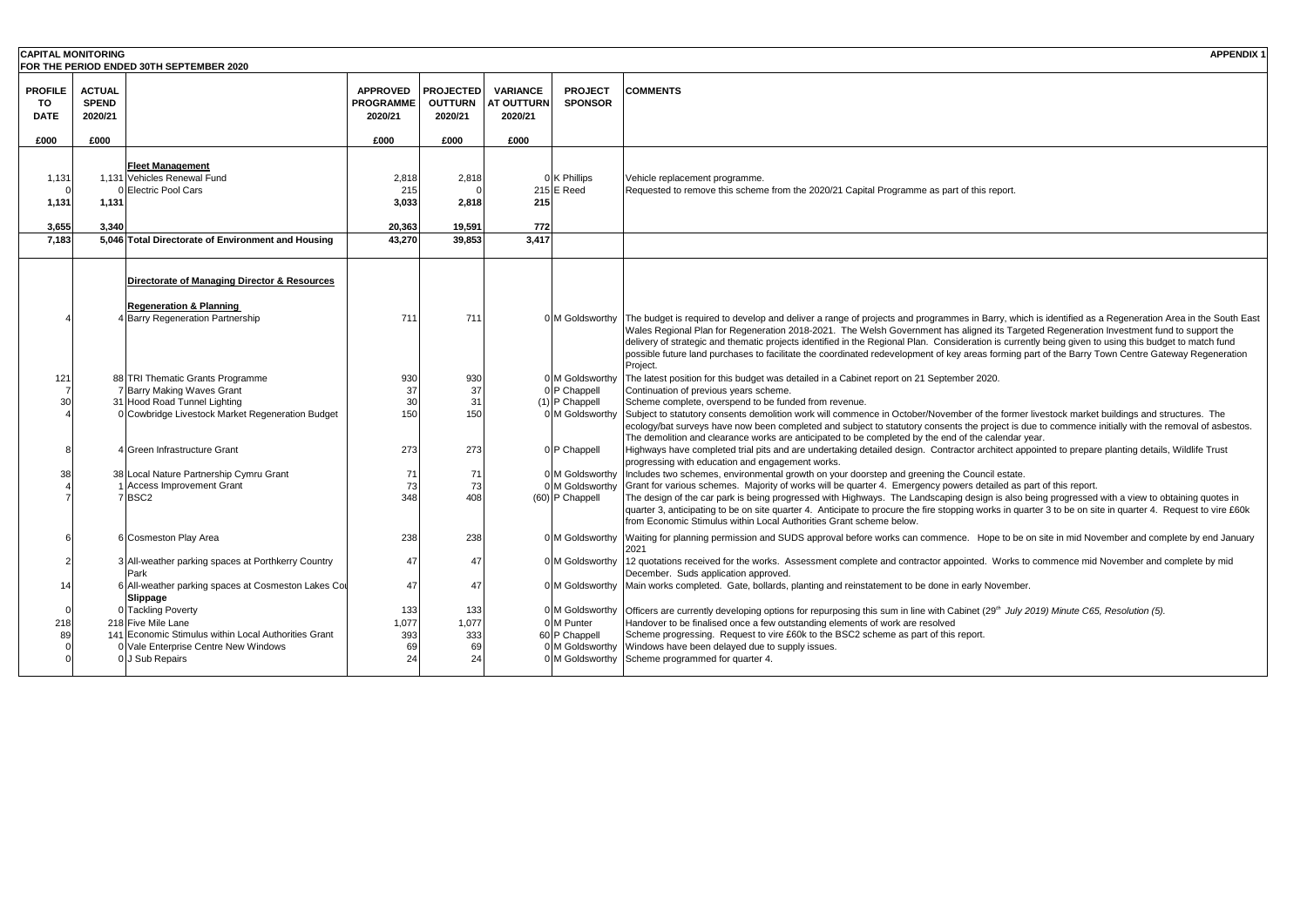|                                          | <b>CAPITAL MONITORING</b><br><b>APPENDIX 1</b> |                                                                                                                                                                                                    |                                                |                                               |                                                 |                                             |                                                                                                                                                                                                                                                                                                                                                                                                                                                                                                          |  |  |  |  |
|------------------------------------------|------------------------------------------------|----------------------------------------------------------------------------------------------------------------------------------------------------------------------------------------------------|------------------------------------------------|-----------------------------------------------|-------------------------------------------------|---------------------------------------------|----------------------------------------------------------------------------------------------------------------------------------------------------------------------------------------------------------------------------------------------------------------------------------------------------------------------------------------------------------------------------------------------------------------------------------------------------------------------------------------------------------|--|--|--|--|
| FOR THE PERIOD ENDED 30TH SEPTEMBER 2020 |                                                |                                                                                                                                                                                                    |                                                |                                               |                                                 |                                             |                                                                                                                                                                                                                                                                                                                                                                                                                                                                                                          |  |  |  |  |
| <b>PROFILE</b><br>TO<br><b>DATE</b>      | <b>ACTUAL</b><br><b>SPEND</b><br>2020/21       |                                                                                                                                                                                                    | <b>APPROVED</b><br><b>PROGRAMME</b><br>2020/21 | <b>PROJECTED</b><br><b>OUTTURN</b><br>2020/21 | <b>VARIANCE</b><br><b>AT OUTTURN</b><br>2020/21 | <b>PROJECT</b><br><b>SPONSOR</b>            | <b>COMMENTS</b>                                                                                                                                                                                                                                                                                                                                                                                                                                                                                          |  |  |  |  |
| £000                                     | £000                                           |                                                                                                                                                                                                    | £000                                           | £000                                          | £000                                            |                                             |                                                                                                                                                                                                                                                                                                                                                                                                                                                                                                          |  |  |  |  |
| 30                                       |                                                | S106 Funding<br>0 Maes Dyfan Open Space Improvements<br>63 Penarth Heights Public Art                                                                                                              | 2<br>688                                       | 450                                           |                                                 |                                             | M Goldsworthy Outstanding landscape work to be carried out in Autumn.<br>238 M Goldsworthy Scheme to support Public Art Strategy funded by S106. The contractor is on site at the Penarth Library/ Makerspace scheme. Fabrication is underway<br>for the scheme at Arcot Street. Phase 1 has now been completed at Dingle Park and the artist has been appointed for phase II. Further consultation<br>been undertaken for the scheme Paget Road. Request to carry forward £238k as part of this report. |  |  |  |  |
| 29                                       |                                                | 29 The Grange Play Area<br>0 Murch Play Area                                                                                                                                                       | 29<br>$\overline{2}$                           | 29<br>$\overline{2}$                          |                                                 | 0 M Goldsworthy<br>0 M Goldsworthy          | Scheme complete, play area now open.<br>Scheme complete.                                                                                                                                                                                                                                                                                                                                                                                                                                                 |  |  |  |  |
| 134                                      |                                                | 134 Ogmore Community Facility and associated play<br>area                                                                                                                                          | 212                                            | 212                                           |                                                 |                                             | 0 M Goldsworthy The grant has been issued to Ogmore Village Hall association. Scheme underway and contractor on site.                                                                                                                                                                                                                                                                                                                                                                                    |  |  |  |  |
|                                          |                                                | 5 Wick Multi Use Games Area<br>2 The Knap Gardens - water and biodiversity project                                                                                                                 | 78<br>5                                        | 78<br>5                                       |                                                 | M Goldsworthy                               | 0 M Goldsworthy Suds application to be submitted. Works anticipated to commence in late November and complete early January 2021.<br>Scheme is in design stage.                                                                                                                                                                                                                                                                                                                                          |  |  |  |  |
| 55                                       |                                                | 42 Central Park - play area improvements                                                                                                                                                           | 55                                             | 55                                            |                                                 |                                             | 0 M Goldsworthy Scheme is being done in two phases. Phase one is the installation of the interactive play unit which is complete, phase two will be carried out in 21/22.                                                                                                                                                                                                                                                                                                                                |  |  |  |  |
|                                          |                                                | 6 North Penarth Open Space Improvements                                                                                                                                                            | 63                                             | 63                                            |                                                 |                                             | 0 M Goldsworthy Enhancements and the provision of new play and recreational facilities have been completed at Plassey Square, Paget Road, Cogan Skate Park, and<br>most recently, the new railings and entranceway into Dingle Open Space. Balance committed to Belle Vue Play Area.                                                                                                                                                                                                                     |  |  |  |  |
| 10<br>821                                | 835                                            | 0 Replacement railings in Alexandra Park<br>0 Belle Vue Pavilion in Penarth                                                                                                                        | 10<br>20<br>5,815                              | 10<br>20<br>5,578                             | 237                                             |                                             | 0 M Goldsworthy Replacement railings implemented. Delegated authority detailed as part of this report.<br>M Goldsworthy Delegated authority detailed as part of this report.                                                                                                                                                                                                                                                                                                                             |  |  |  |  |
| 53                                       |                                                | <b>Private Housing</b><br>53 Disabled Facilities Grant                                                                                                                                             | 726                                            | 726                                           |                                                 | 0 P Chappell                                | In the process of issuing grants.                                                                                                                                                                                                                                                                                                                                                                                                                                                                        |  |  |  |  |
|                                          |                                                | 5 Barry Island and Cosmeston Toilets                                                                                                                                                               | 18                                             | 18                                            |                                                 | 0 P Chappell                                | The works at Cosmeston are complete. Works at Barry Island are nearing completion, a final piece of equipment was due to be installed during fire break<br>so has been delayed until November.                                                                                                                                                                                                                                                                                                           |  |  |  |  |
| 58                                       | 58                                             | 0 Penarth Renewal Area<br>0 ENABLE                                                                                                                                                                 | -5<br>161<br>910                               | 161<br>910                                    |                                                 | 0 P Chappell<br>0 P Chappell                | We are reviewing one property for additional works required, discussions are ongoing with the homeowner.<br>WG Grant. Scheme is progressing however spend is being reviewed due to Covid-19.                                                                                                                                                                                                                                                                                                             |  |  |  |  |
| 213                                      |                                                | <u>Resources</u><br>213 Building Strong Communities Fund (CASH Grants)                                                                                                                             | 276                                            | 315                                           |                                                 | (39) C Lord                                 | Request to increase this scheme by £39k as part of this report. Delegated authority's detailed as part of this report.                                                                                                                                                                                                                                                                                                                                                                                   |  |  |  |  |
| 93                                       |                                                | 94 Civic Offices Fire Stopping Works                                                                                                                                                               | 93                                             | 94                                            |                                                 | $(1)$ L Cross                               | Scheme complete. Overspend to be funded from revenue. Emergency powers detailed as part of this report.                                                                                                                                                                                                                                                                                                                                                                                                  |  |  |  |  |
| 212<br>330                               |                                                | 212 Electoral Reform Grant<br>330 ICF Capital Grant repayment                                                                                                                                      | 212<br>330                                     | 212<br>330                                    |                                                 | 0 D Marles<br>0 C Lord                      | Scheme complete.<br>Scheme complete. Emergency powers detailed as part of this report.                                                                                                                                                                                                                                                                                                                                                                                                                   |  |  |  |  |
|                                          |                                                | 0 Replacement welfare facilities at the gypsy site in<br>Llangan                                                                                                                                   | 16                                             | 16                                            |                                                 | 0 C Lord                                    | Emergency powers detailed as part of this report.                                                                                                                                                                                                                                                                                                                                                                                                                                                        |  |  |  |  |
|                                          |                                                | 0 Installation of Roof Edge Protection, Contact One<br>Vale                                                                                                                                        | 25                                             | 25                                            |                                                 | 0 T Curlis                                  | Scheme has been out to tender and contractor appointed. Works anticipated to commence at the end of October.                                                                                                                                                                                                                                                                                                                                                                                             |  |  |  |  |
|                                          |                                                | 0 Ventilation & Lighting Upgrade to Contact One Vale                                                                                                                                               | 150                                            | 150                                           |                                                 | 0 T Curlis                                  | Scheme in design stage.                                                                                                                                                                                                                                                                                                                                                                                                                                                                                  |  |  |  |  |
|                                          |                                                | 0 Installation of Vehicle Charging Infrastructure<br>0 Alps Depot Toilet Refurbishment<br>0 Civic Offices High Level Masonry Repair                                                                | 32<br>100<br>105                               | 32<br>100<br>105                              |                                                 | 0 L Cross<br>L Cross<br>L Cross             | Scheme is in design phase.<br>Scheme in design stage, budget split over two financial years. On track to start work this financial year.<br>Emergency powers detailed as part of this report.                                                                                                                                                                                                                                                                                                            |  |  |  |  |
| 121                                      |                                                | Slippage<br>0 Dock Office - External Works<br>0 Toilet Refurbishment Civic Offices<br>114 Civic Offices, Concrete Repair<br>1 Civic Offices Rewire/Space Project - Reduced<br>Office accommodation | 65<br>242<br>121<br>15                         | 65<br>157<br>121<br>15                        |                                                 | L Cross<br>85 L Cross<br>Cross<br>0 L Cross | Out to tender. Hopeful to start on site at the end of October. Emergency Powers detailed as part of this report.<br>Request to carry forward £85k into the 2021/22 Capital Programme as part of this report.<br>Scheme complete.<br>Previous years scheme.                                                                                                                                                                                                                                               |  |  |  |  |
|                                          |                                                | 2 WLGA Food Poverty Grant<br>4 Civic Offices Electric schemes<br>0 Court Road Depot - Survey, Feasibility and<br>Infrastructure Budget                                                             | 24<br>68<br>349                                | 24<br>68<br>349                               |                                                 | 0 T Bowring<br>Cross<br>0 L Cross           | Grant to support food poverty work across Wales.<br>Scheme complete, account to be finalised.<br>Budget to allow for consideration of relocating Court Road Depot.                                                                                                                                                                                                                                                                                                                                       |  |  |  |  |
| 15                                       |                                                | 0 CASH Community Grants 2016/17<br>19 Carbon Management Fund                                                                                                                                       | $\overline{2}$<br>41                           | 41                                            |                                                 | 0 C Lord<br>0 D Powell                      | Continuation of previous years scheme.<br>Works identified in property condition surveys                                                                                                                                                                                                                                                                                                                                                                                                                 |  |  |  |  |